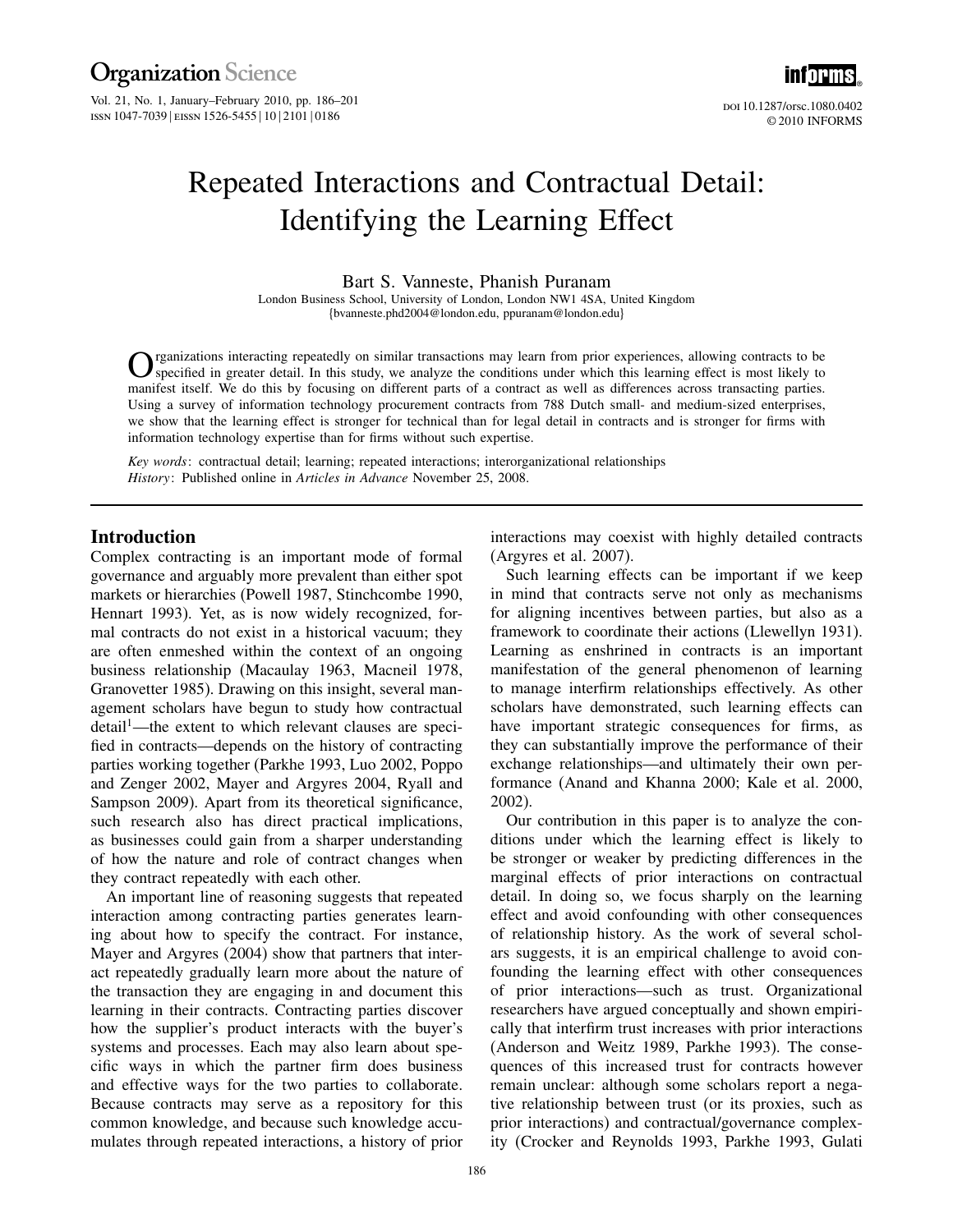1995, Corts and Singh 2004), others report a positive association (Zaheer and Venkatraman 1995, Luo 2002, Poppo and Zenger 2002, Ryall and Sampson 2009). It is not the purpose of the present study to decide between these arguments (see Puranam and Vanneste 2009 for a discussion). Rather, we note that regardless of whether trust formed through prior interactions encourages or discourages the use of detailed contracts, it makes the learning effect harder to identify—either by mimicking it or suppressing it, respectively. Put simply, it is difficult to test arguments about learning effects only by examining the relationship between prior interactions and contractual detail.

Instead, we adopt the widely followed strategy for eliminating alternative explanations in social science theory—to validate the existence of the learning effect, we rely on identifying sources of variation in the magnitude of the learning effect (Stinchcombe 1987). We argue that the learning effect is stronger for technical clauses than for legal clauses and for transactors with at least some in-house information technology (IT) expertise than for those with none. Under these conditions, we expect that a history of prior relationships can coexist with fairly detailed contracts, because of the learning effects that arise from that history. We test our arguments using data from a survey of IT procurement contracts entered into by 788 Dutch small- and mediumsized enterprises (SMEs). Our results broadly support our arguments.

# Theory

# Learning and Repeated Contracting

A contract is "an agreement which is legally enforceable or legally recognized as creating a duty" (Atiyah 1989, p. 40). The precise role ascribed to contracts differs by theoretical lens. In agency theory, the use of contracts is twofold: incentive alignment and risk sharing (Eisenhardt 1989). In transaction cost economics, contracts are seen as offering (imperfect) protection against opportunistic behavior (Williamson 1975, 1985; Klein et al. 1978). Contractual clauses place penalties on noncooperative behavior, making such behavior less likely, or at least offering compensation in the event of such behavior. Property rights theorists view contracts as spelling out specific rights to ensure that the nonowner uses the asset in such a way that the interests of the owner are not harmed (Grossman and Hart 1986, Hart and Moore 1990).

In all these economic theories, the main purpose of contractual clauses is to mitigate inefficiencies created by incentive conflict. However, a contract also provides a blueprint for conducting an exchange (Macaulay 1963). This blueprint captures the roles and responsibilities of each party and documents mutual expectations that allow companies to align their actions (Mayer and Argyres

2004). Thus, a contract, like other forms of governance, is also an important coordination device (Gulati et al. 2005).

Effective contracts can help mitigate incentive conflicts and coordination problems among transacting parties, but writing such contracts is both cognitively challenging and costly. Given bounded rationality, it is problematic or even impossible to foresee all future relevant contingencies at the beginning of a transaction (Simon 1957). Hence, contracts necessarily leave out some relevant detail (Williamson 1975, 1985). However, repeated interactions on broadly similar transactions can help partners learn how to contract better. Organizations not only learn from each other (e.g., Hamel 1991), but they also learn how to collaborate with each other, such as in alliances (e.g., Doz 1996), networks (e.g., Dyer 1996), and mergers and acquisitions (e.g., Zollo and Singh 2004). Such learning is experiential, incremental, and largely partner specific (Doz 1996, Zollo et al. 2002, Zollo and Winter 2002).

Indicative of experiential learning, Mayer and Argyres (2004) find that contractual changes are primarily driven by actual problems experienced rather than by potential problems foreseen. These problems could arise from incentive conflict or from genuine misunderstandings. Even when relevant contingencies are identified, it may take several iterations to understand how these should be effectively addressed in a contract. The codification of this new knowledge in the contract enhances coordination by creating common knowledge among the contracting parties (Camerer and Knez 1996). Codification also guards against organizational forgetting and directly enhances the learning experience (Argote 1999, Zollo and Winter 2002). Further, codification in a contract leverages its potential enforceability, thus avoiding opportunistic attempts to renege on implicitly understood but noncontracted terms. Thus, because contracts can serve as repositories for knowledge about what and how to transact, and because such knowledge accumulates through repeated similar interactions, the task-specific components of contracts may become increasingly detailed as the relationship matures (Mayer and Argyres 2004, Ryall and Sampson 2009). We call this the learning effect—the tendency toward using more detailed contracts as a consequence of enhanced knowledge about what to specify in a contract that arises from repeated interactions between partners.

To avoid confounding learning with other consequences of repeated interaction between partners (such as trust), we focus in this paper on identifying the conditions under which the learning effect is likely to be stronger or weaker, leaving other aspects of the relationship (relatively) unchanged. If we can show that such conditions covary with changes in the extent to which contracts become more detailed with repeated interactions (i.e., changes to the marginal effects of prior interactions), then we can claim stronger evidence for the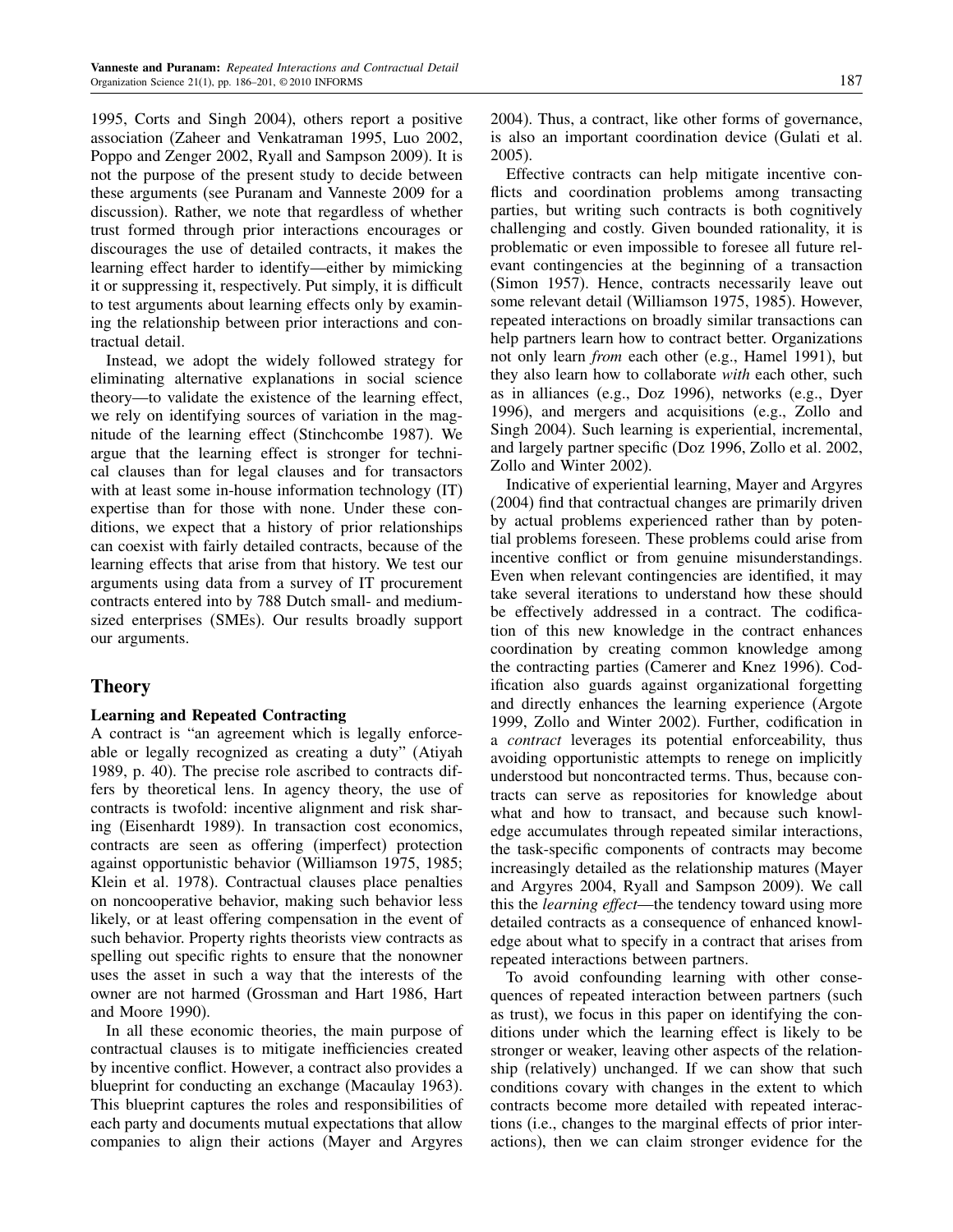existence of the learning effect than is possible simply by examining the association between relationship history and contractual detail.

## Scope for Learning: Technical vs. Legal Clauses

Contracts are complex documents with various types of clauses that range from standardized to transaction specific clauses (Macaulay 1963, Ben-Shahar and White 2006). The impact of prior interactions on the extent to which clauses are specified in detail is unlikely to be identical for these different kinds of clauses (Whang 1992, Ryall and Sampson 2009). We will argue that the effects of learning will be stronger on those clauses that are specific to the transaction. In particular, we will distinguish between technical and legal clauses and argue that the impact of prior interactions on contractual detail is greater on the former than on the latter.

Both technical and legal clauses can form part of a contract and have prima facie similar status in a court of law. However, they differ in their content. Technical clauses specify the requirements of the product or service being procured, such as the desired performance and functions (Whang 1992). These clauses are specific to the class of product, technology, and partner. Often technology specialists, not lawyers, are primarily responsible for drafting technical clauses (Argyres and Mayer 2007). As a result, organizations learn which contingencies are relevant to technical clauses from prior interactions involving the exchange of products of a similar nature.

Legal clauses are qualitatively different from technical clauses, as they specify the legal terms of trade, penalties, and dispute-resolution processes rather than the specifics of the goods and services being transacted (Whang 1992). To a large extent, these are standardized clauses based on existing templates and are drafted by lawyers who provide similar services to multiple firms (Macaulay 1963, Buskens 2002). A key implication of the distinction is that the same legal clauses can be applied to a wider range of transactions, whereas technical clauses—because of their transactionspecific nature—are only applicable in contracts for specific kinds of products. Organizations have substantially greater experience at transacting in general than at transacting a specific kind of product or service. Thus, when drafting a contract, an organization may draw on wideranging experiences that extend beyond the focal transaction for legal clauses. However, for technical clauses, an organization will have less relevant prior knowledge to build on.

These differences have implications for the value of an additional interaction in generating learning that can be used to specify more detailed contractual clauses, because learning from experience shows decreasing marginal returns (Yelle 1979, Dutton and Thomas 1984).

Because an organization is more likely to have higher levels of relevant experience for drafting legal clauses than technical clauses, and as the rate of learning declines with experience, we expect the learning effect to be stronger for technical clauses than for legal clauses. We can therefore predict a stronger learning effect in technical than in legal clauses; this should translate into a greater marginal effect of prior interactions on contractual detail.

Hypothesis 1. The marginal effect of prior interactions on the detail with which technical clauses are specified will be greater than on the detail with which legal clauses are specified.

# Capacity for Learning: Expertise in the Technical Domain

All firms may learn more about technical clauses through prior interactions of a similar nature, but the rate at which firms learn may differ. In particular, we argue that possession of expertise relevant to the domain of the products/services being procured can significantly leverage learning rates (Cohen and Levinthal 1990, Zahra and George 2002). Because learning occurs in part through building new associations between familiar concepts (Cohen and Levinthal 1990), being knowledgeable in a broader domain is often helpful when attempting to learn something specific. For example, students who are thoroughly familiar with algebra find it easier to understand advanced calculus topics (Ellis 1965). Likewise, when contracting parties possess competence relevant to the domain of what is being exchanged, they are more likely to benefit from the lessons of experience and extract insights about how to better specify technical clauses.

A supplier would typically have expertise relevant to the technical domain, but the same does not hold for a buyer. A buyer is not necessarily an expert in the products or services being bought (which is often the reason for buying in the first place) and therefore there is bound to be variation across buyers in the extent of relevant expertise they possess. If buyers with relevant expertise are able to extract more useful information from interactions than buyers without such expertise (Cohen and Levinthal 1990, Zahra and George 2002), then we would expect that for such buyers, the positive association between prior interactions and contractual detail will be even stronger.

In principle, the availability of relevant related expertise should enhance learning about both the technical and legal aspects of a transaction. However, given our arguments that learning plays a more important role in the specification of technical clauses than legal clauses (Hypothesis 1), we focus on the impact of relevant expertise on the detail with which technical clauses are specified. We therefore predict that the learning effect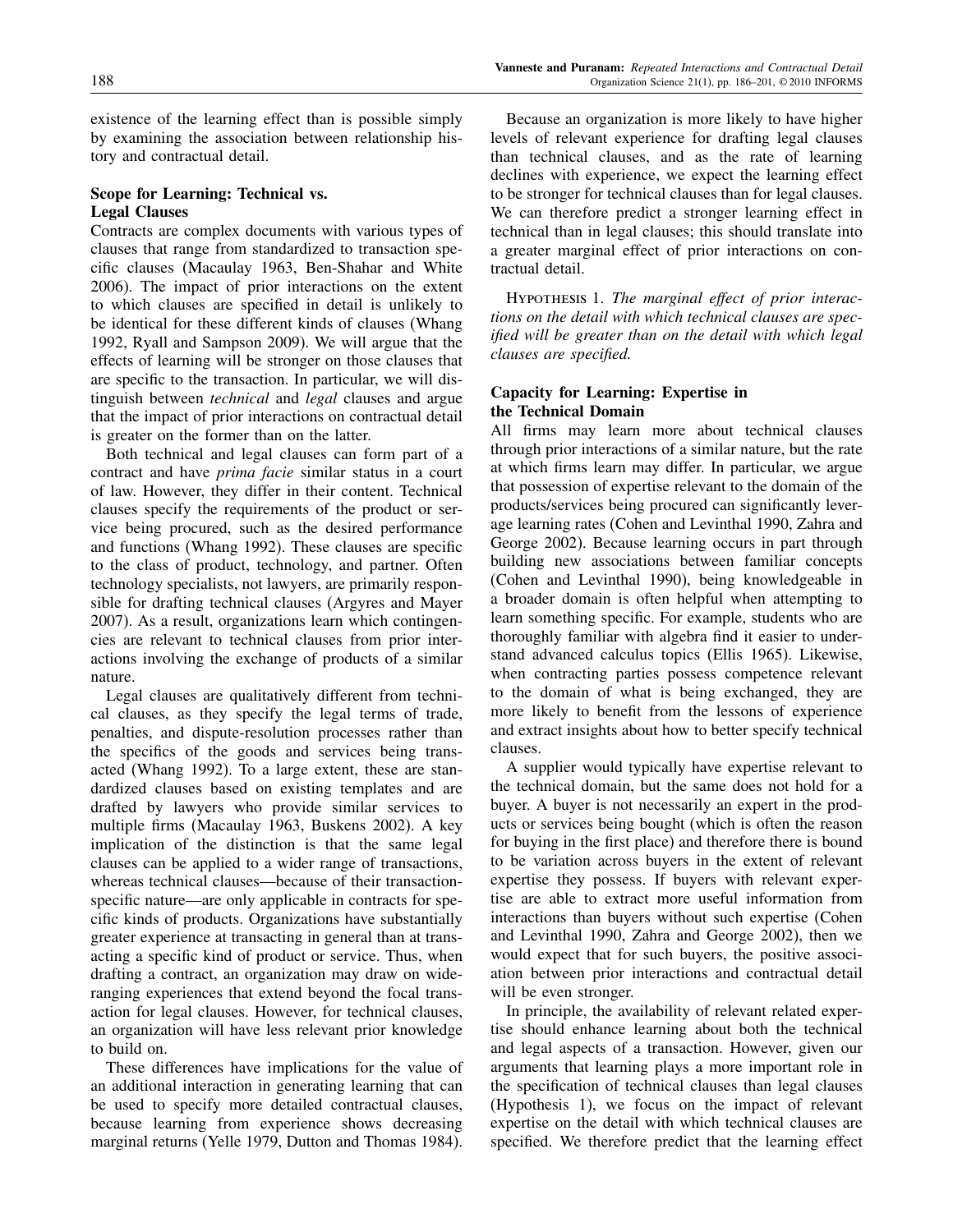for technical clauses is stronger when the buyer possesses expertise in the relevant technical domain.

Hypothesis 2. A buyer's expertise in the technical domain positively moderates the marginal effect of prior interactions on the detail with which technical clauses are specified.

# Methods

# Data

We test our hypotheses on a sample of IT procurement transactions, which vary in the extent to which the transactors have engaged in similar transactions in the past. IT procurement transactions provide a good setting to study contractual detail because there is wide variation in transactional difficulties associated with the complexity of products and services being procured, coordination challenges, and switching costs (Lacity et al. 1995). Several prior studies of procurement and contracting are also set in this context, enabling comparability with our study (Poppo and Zenger 2002, Kalnins and Mayer 2004, Mayer and Argyres 2004). We use survey data on IT purchases by Dutch SMEs from the External Management of Automation database. In Dutch, "automation" is an umbrella term that covers all forms of IT supporting business processes. A group of researchers associated with Utrecht University collected the data (Batenburg and Raub 1995, Rooks et al. 1998) and made part of it publicly available through The Steinmetz Archive (www.dans.knaw.nl). The group also shared the nonpublic part of the data with us very generously.

The unit of analysis in this study is an IT purchase transaction, as reported by the buyer. The IT purchases in this data consist of software and/or hardware and vary from standard off-the-shelf products, such as administrative software and computers, to customized products, such as logistics software and networks. The SME buyers have between 5 and 200 employees and are active in a diverse range of industries, such as agriculture, construction, education, insurances, and transportation. All suppliers are from the IT industry.

The External Management of Automation database has two major advantages for the purposes of this study. First, across SMEs there is significant variation in IT expertise, reflecting differences in expertise in the product domain. The suppliers, being IT vendors, can all be expected to have IT expertise. This allows us to focus on the effects of variations in relevant expertise among the purchasing SMEs on contractual detail. Second, the SMEs do not have the capabilities to produce in house; nor do they have the financial means to integrate backward. In the survey about 96% of the buyers indicated that it was (very) difficult, if not impossible, to make the product/service they were procuring themselves. The make-buy decision is therefore exogenous to our framework, which lessens concerns about sample selection bias. In the survey each buyer was asked about a single IT transaction from a single IT supplier (see Batenburg 1997a for a complete survey description). The survey was administered in two periods, in 1995 and 1998.

To obtain sufficient variation on several key constructs, a random stratified sampling method was used in 1995. The sampling frame was constructed from Directview, a database of Dutch SMEs that is updated annually and that was estimated to have covered 80% of all Dutch SMEs. Three stratification criteria were used: (1) type of IT purchase—simple or complex and software or hardware,  $2(2)$  number of IT specialists—none or some, and (3) interconnections in the industry—well linked versus poorly linked. A total of 1,325 SMEs that were suitable for the study were contacted. Of the firms contacted, 67% agreed to cooperate. Of all firms that agreed to participate, 87% actually completed a survey (Batenburg 1997b). This resulted in a response rate of 59% for the first survey. An interviewer visited 83% of the respondents for data collection. For the remaining respondents, surveys were mailed. After finishing the survey, respondents were asked to fill in an additional survey on a different transaction, if possible, with the same supplier. No interviewer was present for these additional surveys. A total of 971 surveys were collected from 788 SMEs in 1995. Response analysis showed that non-participating firms did not differ significantly from participating firms on important characteristics such as size, industry, or region. Furthermore, a question asked during the initial contact revealed that they also did not differ in their general satisfaction with IT suppliers (Batenburg 1997b).

The second wave of data collection occurred in 1998. All participating firms from 1995 were contacted by phone; 84% could be reached (Rooks 2002). They were asked to fill out a new survey on a different product, but if possible from the same supplier. All surveys were sent by mail. An additional 281 transactions were collected in 1998, which represented 36% of the buyers. After eliminating observations that did not meet the criteria of buyer size that defined an SME (5 to 200 employees) and respondent involvement necessary for a key informant  $(61 + 56)$ , we were left with a combined sample of 1,135 transactions by 788 buyers. On average each buyer had 1.4 transactions, with a maximum of 3. The data do not allow us to uniquely identify suppliers. Missing values caused the number of observations to drop to between 840 and 761 in the analyses.

# **Measures**

Most constructs are based on multiple items with fixed answer categories. Appendix A gives an overview of the questions used for the key constructs. The original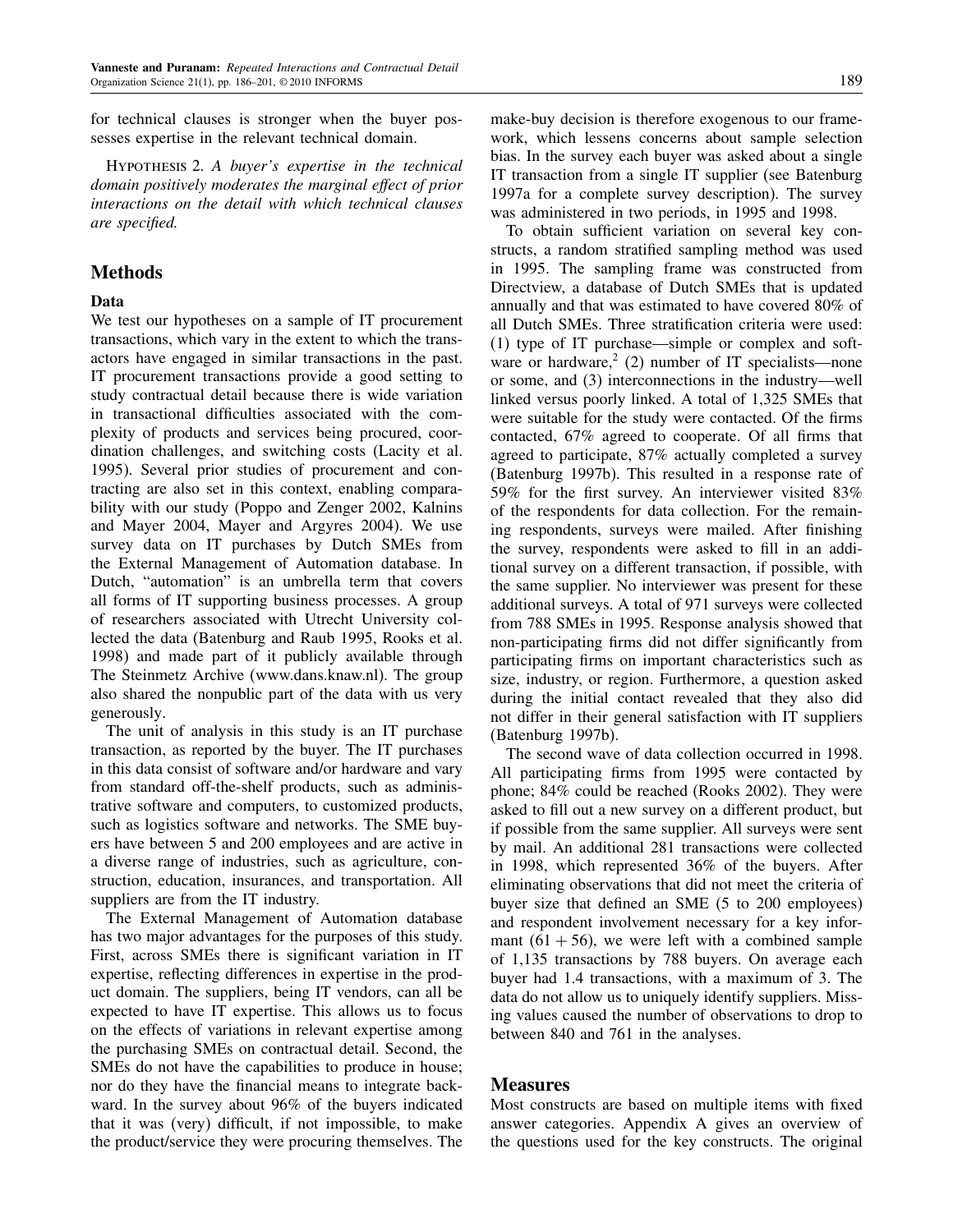questions were asked in Dutch. We conducted our own independent translation into English in addition to the translation provided by the survey authors to ensure their validity.

## Dependent Variables

Technical detail is the extent to which technical specifications of the product or service being procured are specified in the contract. Respondents indicated the degree of specification on four items: security, user friendliness, definition of system boundaries, and definition of system functions. These items were constructed on the basis of analysis of contracts, discussion with lawyers, and a pilot test. For each item, a five-point answer scale ranged from "very broadly" to "very detailed." If an item did not apply, respondents were asked to indicate "not applicable." We decided to code "not applicable" as zero and to include those items in the analysis. In the robustness section we explore alternative specifications with respect to the coding of "not applicable." Technical detail is the standardized sum of responses to these four items, which is in line with previous research (Saussier 2000, Luo 2002). The scale has good reliability, with a Cronbach's alpha of 0.87. The goodness of fit index from confirmatory factor analysis is 0.89, which is satisfactory (Lattin et al. 2003).

Legal detail was measured through 10 items describing legal clauses of the transaction, such as liability of supplier, dispute resolution, and penalties on late payment. The items are given in Appendix A. As with items for technical detail, these items were also derived inductively. For each item, the respondent was asked to indicate whether it was "not arranged," "only orally arranged," or "arranged in writing." The frequency with which the legal clauses were arranged in writing ranges from 14% to 80% in our sample, with the median being 31.5%. This indicates that these clauses were not merely boilerplate clauses that are always included irrespective of relevance. In the Dutch legal system, oral agreements are also legally binding but are much harder to prove in court than written agreements. Therefore, we code "not arranged" as zero, "oral agreement" as one, and "written agreement" as two. $3$  We measure legal detail as the standardized average of the scores on the 10 items. The reliability of the scale is good, with a Cronbach's alpha of  $0.84<sup>4,5</sup>$  Note that each item individually is not an appropriate measure of the detail with which a particular legal clause is specified, as an item indicates whether and how a particular clause was arranged. However, collectively the items should give a good indication of the legal detail of a contract or the extent to which legal clauses are specified. Thus, we can conceptually compare our aggregate measures of technical and legal detail. To enable statistical comparison of the effects of independent variables on technical and legal detail, we standardize both

measures. In the robustness section, we discuss additional analyses that support the comparability of both measures.

## Independent Variables

Prior interactions as a variable is measured as the number of times buyer and supplier had done business prior to the focal transaction (Gulati 1995, Buskens 2002, Corts and Singh 2004). Obtaining the precise number of prior interactions in survey-based studies of this nature is difficult. We relied instead on data from an item in which respondents indicated the number of times they interacted with the supplier in the past on a six-point scale ranging from "never" to "many times."<sup>6</sup> The response to this question was corroborated with another survey item in which respondents indicated the volume of business in prior interactions with the supplier. The correlation between these items was 0.92. About half the transactions in our data (54%) involved a history of at least some prior interactions.

Expertise in the technical domain was captured by a dummy variable coding whether the procuring firm had any employees with expertise in IT (Boynton et al. 1994). Almost all SMEs indicated that they were unable to produce the product they were procuring in house, yet 56% of them had employees with IT expertise. Thus, this variable captures related but distinct knowledge in the technical domain. The suppliers were IT vendors, so we expected all of them to be competent in the technical domain.

## Control Variables

We control for several characteristics of the transaction, buyer, and supplier that might impact the dependent and independent variables.

Transaction Characteristics. We control for transaction size with a measure of the financial volume of the transaction on a five-point scale. The boundaries of the qualitative categories are from fewer than 25,000 to more than 200,000 Dutch guilders (1 guilder is about 0.45 euro). We also control for type of product by inserting dummies for software and hardware. Respondents were asked to choose which products and services were included in the transaction from a list of 15 alternatives (multiple choices were allowed). These products and services broadly clustered into standard software, customized software, standard hardware, customized hardware, and additional services. We code a transaction as software when it has at least one software product and no hardware products. Similarly, we code a transaction as hardware when at least one hardware product is involved but no software products. The omitted category is transactions that have both software and hardware products. Only one transaction in the final sample had solely nonsoftware or nonhardware products (e.g., training). This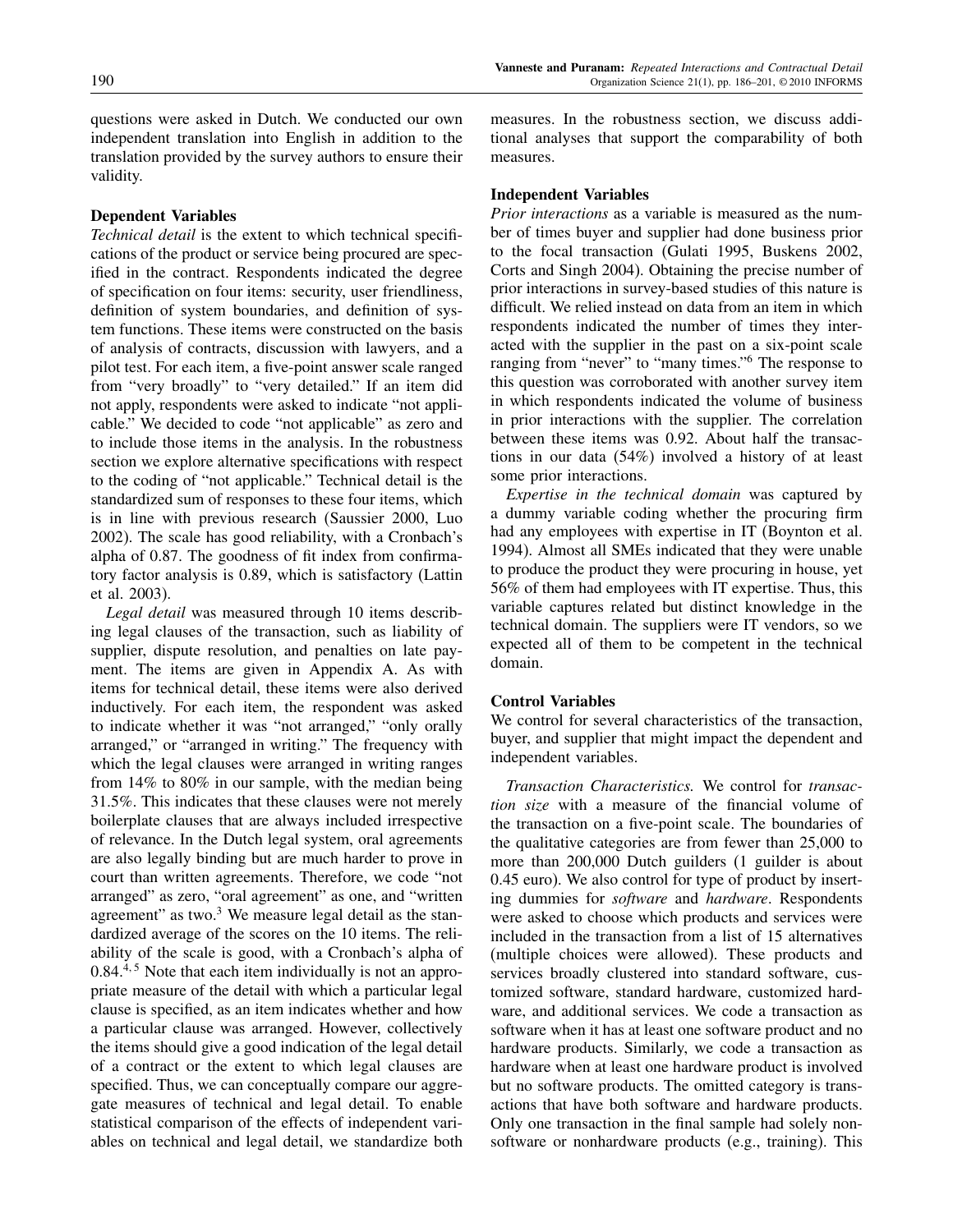transaction is included in the omitted category.<sup>7</sup> Next, we include a measure of product complexity. Using the

same list of 15 possible products, this measure is calculated as the sum of the different products or services included in the transaction. A more complex transaction is likely associated with more coordination and cooperation difficulties between buyer and supplier, which may be reflected in the contractual structure of the transaction (Gulati and Singh 1998). $8$ 

We include a measure of *costs of failure* to capture the perceived difficulties and costs involved in switching to a different product or supplier, in the event of a product failure (Batenburg et al. 2003). It is measured as the average of three items, in which the respondent indicates on a five-point scale (from "very little" to "very much") the magnitude of costs for a new product purchase, personnel training, and data reentry in the event of product failure (Cronbach's alpha  $= 0.75$ ). We include a measure of supplier alternatives to describe the extent of availability of alternative suppliers and products to the buyer before signing the contract. The availability of alternatives may substitute for contractual detail in controlling opportunism (Williamson 1975). The mean of two items with five-point scales (from "very few" to "very many") is used to measure the alternative possibilities the buyer faced in terms of products and suppliers (Cronbach's alpha  $= 0.74$ ). We also include a measure *selection dif*ficulty to control for the possibility of adverse selection (Akerlof 1970). When it is difficult to assess the quality of a product, the buyer may want to invest more heavily in contractual detail as ex post protection. In contrast, it may be that in precisely such situations contractual detail is of less use because it is difficult to verify whether contractual clauses have been honored (Mayer 2006, Argyres et al. 2007). Therefore, we do not have a strong prior about the effect of this variable. The measure is constructed as the mean of three items that ask about the difficulty of evaluating the price/quality ratio of potential suppliers, comparing the product with other products, and assessing the product's quality at delivery. All items used five-point scales with the extreme answer categories of "very easy" and "very difficult." The Cronbach's alpha for this scale is 0.78.

We control for *expected future interactions*, which make cooperation and reciprocity more likely. Expected future interactions may lead to less reliance on contractual detail for ensuring cooperation (Axelrod 1984). But a longer future may make it worth investing more heavily in additional safeguards (Williamson 1985). Therefore, we remain agnostic about the aggregate effect of expected future interactions. This is measured with a single item asking to what extent future interactions were expected at the time of contract signing. The extreme categories of the five-point answer scale are "not likely" and "very likely." We also insert dummies for the year of purchase to capture possible period effects. We control

for the product's criticalness for buyer profits. If a product is very critical, the damage potential will be large and the buyer may want to limit the dangers by using a more detailed contract (Batenburg et al. 2003). This construct is captured by a single item with a five-point scale from "not important" to "very important" that asks: "How important was this product for the profitability of your firm?"

Buyer and Supplier Characteristics. We control for legal expertise of the buyer. This is measured by a dummy variable asking whether the firm had any employees with legal expertise (Buskens 2002). We also control for buyer size. This is measured as the natural log of the number of employees at the time of the purchase. Furthermore, we control for *buyer's indus*try. We inserted dummies for the two-digit Dutch SBI codes of the buyer's industry, which are comparable to the American SIC codes. For the supplier we control for *supplier size*. This is measured on a five-point scale with boundaries of the qualitative categories from "less than 5" to "more than 50" employees.

# **Results**

Table 1 reports the summary statistics and pairwise correlations between variables used in our analysis. The largest correlation is 0.75 between prior interactions and the interaction term of prior interactions and IT expertise. To assess potential collinearity concerns, we calculated variance inflation factors for all estimated models. These were well within acceptable limits.

Table 2 reports results from ordinary least squares (OLS) regression models for both technical and legal detail. We adjust the standard errors for possible nonindependence in our sample by clustering the observations of the same buyer. The first column (Model 1a) reports the base model of 840 observations for 581 different buyers consisting of only the control variables, with technical detail as the dependent variable. This base model is significant  $(R^2 = 0.22, p < 0.01)$ . Firms with IT expertise, our measure of buyer's expertise relevant to the product domain, have more technically detailed contracts than firms without such expertise ( $p < 0.05$ ). The size of the transaction, costs of failure, and the complexity and criticalness of the product are associated with greater technical detail. Pure hardware products have less technically detailed contracts than combined software and hardware products, and pure software products have the most technical detail. Selection difficulty has no effect on technical detail. It is possible that the additional protection from technical detail in such circumstances does not outweigh the difficulty of specifying them in our setting. The variable of expected future interactions is not significantly associated with technical detail. Again, it is feasible that in our setting, the longer payoff period for any safeguard investments does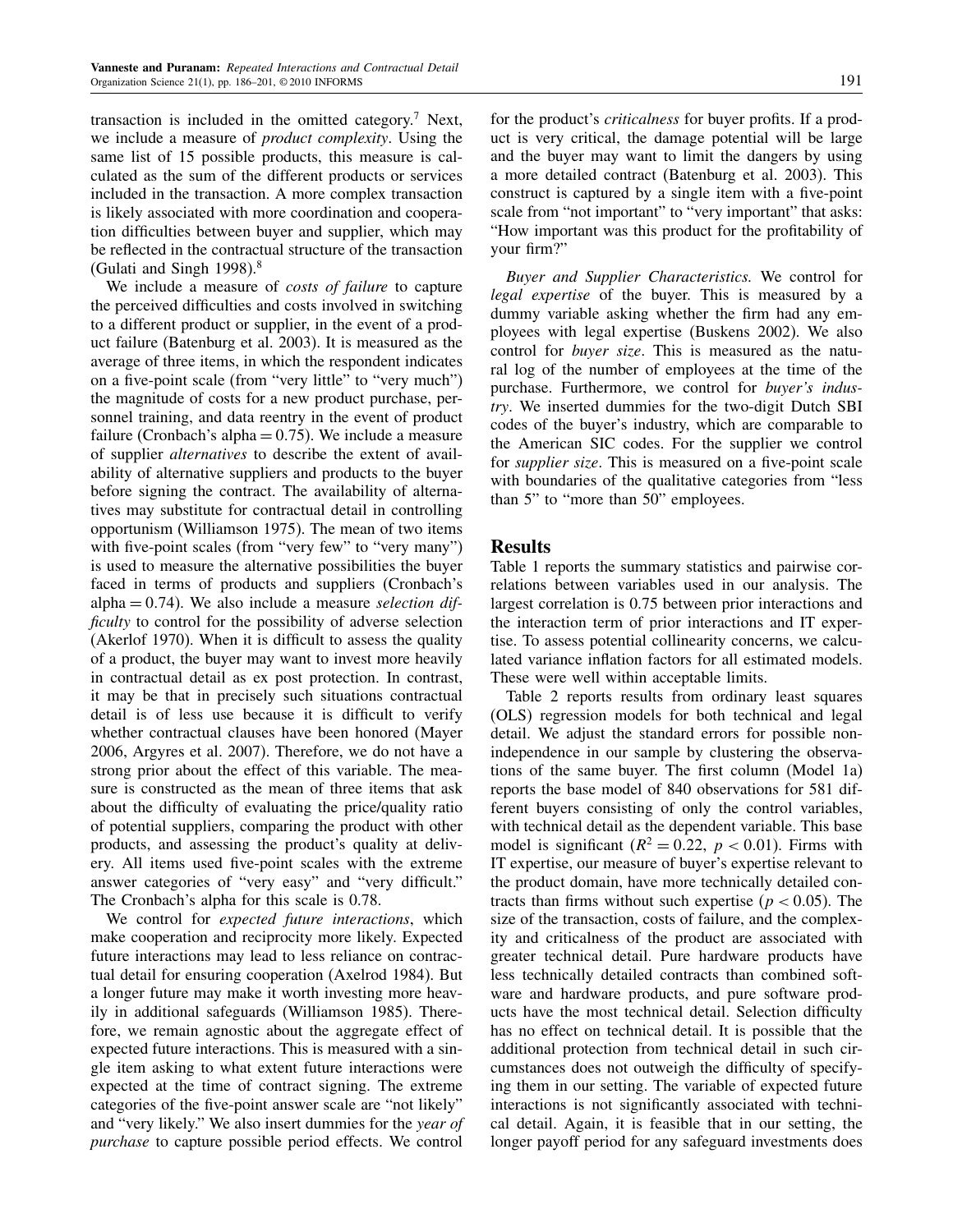| Table 1 Descriptive Statistics and Pairwise Correlations   |                        |                                 |               |                                                           |   |                                                                                                                                                                                                                                                                                                                                                                                                                                        |        |                                      |                                                     |                                              |   |                                          |    |                |               |                                                                                      |                                                         |                                                           |                                             |
|------------------------------------------------------------|------------------------|---------------------------------|---------------|-----------------------------------------------------------|---|----------------------------------------------------------------------------------------------------------------------------------------------------------------------------------------------------------------------------------------------------------------------------------------------------------------------------------------------------------------------------------------------------------------------------------------|--------|--------------------------------------|-----------------------------------------------------|----------------------------------------------|---|------------------------------------------|----|----------------|---------------|--------------------------------------------------------------------------------------|---------------------------------------------------------|-----------------------------------------------------------|---------------------------------------------|
| Variables                                                  |                        | $\sim$                          | S             | 4                                                         | ပ | $\circ$                                                                                                                                                                                                                                                                                                                                                                                                                                | $\sim$ | $^{\circ}$                           | თ                                                   | $\overline{C}$                               | Ξ | $\frac{1}{2}$                            | ίä | $\overline{4}$ | $\frac{5}{1}$ | $\frac{6}{1}$                                                                        | $\overline{1}$                                          | $\frac{8}{1}$                                             | စ္                                          |
| 1. Technical detail <sup>a</sup>                           |                        |                                 |               |                                                           |   |                                                                                                                                                                                                                                                                                                                                                                                                                                        |        |                                      |                                                     |                                              |   |                                          |    |                |               |                                                                                      |                                                         |                                                           |                                             |
| 2. Legal detail <sup>a</sup>                               |                        |                                 |               |                                                           |   |                                                                                                                                                                                                                                                                                                                                                                                                                                        |        |                                      |                                                     |                                              |   |                                          |    |                |               |                                                                                      |                                                         |                                                           |                                             |
| Prior interactions <sup>b</sup>                            | $-0.10$                |                                 |               |                                                           |   |                                                                                                                                                                                                                                                                                                                                                                                                                                        |        |                                      |                                                     |                                              |   |                                          |    |                |               |                                                                                      |                                                         |                                                           |                                             |
| Prior interactions <sup>2</sup>                            |                        |                                 | 0.46          |                                                           |   |                                                                                                                                                                                                                                                                                                                                                                                                                                        |        |                                      |                                                     |                                              |   |                                          |    |                |               |                                                                                      |                                                         |                                                           |                                             |
| IT expertise                                               |                        |                                 |               |                                                           |   |                                                                                                                                                                                                                                                                                                                                                                                                                                        |        |                                      |                                                     |                                              |   |                                          |    |                |               |                                                                                      |                                                         |                                                           |                                             |
| Interactions*I<br>$\frac{1}{6}$                            | $-0.03$                |                                 |               |                                                           |   |                                                                                                                                                                                                                                                                                                                                                                                                                                        |        |                                      |                                                     |                                              |   |                                          |    |                |               |                                                                                      |                                                         |                                                           |                                             |
| 7. Interactions <sup>2</sup> $*$ IT<br>8. Transaction size |                        |                                 |               |                                                           |   |                                                                                                                                                                                                                                                                                                                                                                                                                                        |        |                                      |                                                     |                                              |   |                                          |    |                |               |                                                                                      |                                                         |                                                           |                                             |
|                                                            | 0.30<br>0.01           |                                 |               |                                                           |   |                                                                                                                                                                                                                                                                                                                                                                                                                                        |        |                                      |                                                     |                                              |   |                                          |    |                |               |                                                                                      |                                                         |                                                           |                                             |
| Software<br>$\overline{\circ}$                             |                        |                                 |               |                                                           |   |                                                                                                                                                                                                                                                                                                                                                                                                                                        |        |                                      |                                                     |                                              |   |                                          |    |                |               |                                                                                      |                                                         |                                                           |                                             |
| Hardware<br>$\overline{Q}$                                 | $-0.20$                |                                 |               |                                                           |   |                                                                                                                                                                                                                                                                                                                                                                                                                                        |        |                                      |                                                     |                                              |   |                                          |    |                |               |                                                                                      |                                                         |                                                           |                                             |
| Product complexity                                         | 0.28                   |                                 |               |                                                           |   |                                                                                                                                                                                                                                                                                                                                                                                                                                        |        |                                      |                                                     |                                              |   |                                          |    |                |               |                                                                                      |                                                         |                                                           |                                             |
| Costs of failure                                           | 0.30                   |                                 |               |                                                           |   |                                                                                                                                                                                                                                                                                                                                                                                                                                        |        |                                      |                                                     |                                              |   |                                          |    |                |               |                                                                                      |                                                         |                                                           |                                             |
| Alternatives<br>$\overline{3}$                             | $-0.14$<br>0.16        |                                 |               |                                                           |   |                                                                                                                                                                                                                                                                                                                                                                                                                                        |        |                                      |                                                     |                                              |   |                                          |    |                |               |                                                                                      |                                                         |                                                           |                                             |
| Selection difficulty<br>$\frac{4}{1}$                      |                        |                                 |               |                                                           |   |                                                                                                                                                                                                                                                                                                                                                                                                                                        |        |                                      |                                                     |                                              |   |                                          |    |                |               |                                                                                      |                                                         |                                                           |                                             |
| Expected future<br>$\overline{5}$                          | $-0.02$                |                                 |               |                                                           |   |                                                                                                                                                                                                                                                                                                                                                                                                                                        |        |                                      |                                                     |                                              |   |                                          |    |                |               |                                                                                      |                                                         |                                                           |                                             |
| Criticalness<br>$\overline{6}$                             | 0.21                   |                                 |               |                                                           |   |                                                                                                                                                                                                                                                                                                                                                                                                                                        |        |                                      |                                                     |                                              |   |                                          |    |                |               |                                                                                      |                                                         |                                                           |                                             |
|                                                            |                        |                                 |               |                                                           |   |                                                                                                                                                                                                                                                                                                                                                                                                                                        |        |                                      |                                                     |                                              |   |                                          |    |                |               |                                                                                      |                                                         |                                                           |                                             |
| Legal expertise<br>Buyer size                              | 0.04<br>0.04<br>0.0    |                                 |               |                                                           |   |                                                                                                                                                                                                                                                                                                                                                                                                                                        |        |                                      |                                                     |                                              |   |                                          |    |                |               |                                                                                      |                                                         |                                                           |                                             |
| Supplier size<br>$\overline{9}$                            |                        |                                 |               |                                                           |   | $\begin{array}{l} \mathcal{S}_1 \; \mathcal{S}_2 \; \mathcal{L}_1 \; \mathcal{L}_2 \; \mathcal{L}_3 \; \mathcal{L}_4 \; \mathcal{L}_5 \; \mathcal{L}_6 \; \mathcal{L}_7 \; \mathcal{L}_8 \; \mathcal{L}_7 \; \mathcal{L}_8 \; \mathcal{L}_8 \; \mathcal{L}_9 \; \mathcal{L}_7 \; \mathcal{L}_8 \; \mathcal{L}_9 \; \mathcal{L}_8 \; \mathcal{L}_9 \; \mathcal{L}_9 \; \mathcal{L}_9 \; \mathcal{L}_1 \; \mathcal{L}_1 \; \mathcal{L}_$ |        | dooooooooo Futtr<br>2114898989888884 | doodoodood Gooot<br>Küüstedesed waa<br>Küüstede waa | 8223198394<br>83231983956<br>8323199996 2000 |   | dodoooo isaasi<br>dadaaan waa<br>dadaaan |    |                |               | $0.057$<br>$0.057$<br>$0.057$<br>$0.057$<br>$0.057$<br>$0.057$<br>$0.057$<br>$0.057$ | $0.14$<br>$0.05$<br>$0.52$<br>$0.53$<br>$0.05$<br>$0.7$ | $0.25$<br>$0.89$<br>$0.703$<br>$0.70$<br>$0.70$<br>$0.70$ |                                             |
| <b>Observations</b>                                        | $1,78$<br>0.00<br>1.00 | $7,031$<br>0.00<br>0.00<br>7.68 | 1,225<br>0.00 |                                                           |   |                                                                                                                                                                                                                                                                                                                                                                                                                                        |        |                                      |                                                     |                                              |   |                                          |    |                |               |                                                                                      |                                                         |                                                           |                                             |
| Mean                                                       |                        |                                 |               | $1,225$<br>$3,47$<br>$4,40$<br>$0,18$<br>$0,01$<br>$0,01$ |   |                                                                                                                                                                                                                                                                                                                                                                                                                                        |        |                                      |                                                     |                                              |   |                                          |    |                |               |                                                                                      |                                                         |                                                           | $-344$<br>$-44$<br>$-544$<br>$-54$<br>$-54$ |
| Std. dev.                                                  |                        |                                 | 1.86          |                                                           |   |                                                                                                                                                                                                                                                                                                                                                                                                                                        |        |                                      |                                                     |                                              |   |                                          |    |                |               |                                                                                      |                                                         |                                                           |                                             |
| Nin.                                                       | $-1.38$                |                                 | $-1.81$       |                                                           |   |                                                                                                                                                                                                                                                                                                                                                                                                                                        |        |                                      |                                                     |                                              |   |                                          |    |                |               |                                                                                      |                                                         |                                                           |                                             |
| Max                                                        | 2.12                   | 2.04                            | 3.19          |                                                           |   |                                                                                                                                                                                                                                                                                                                                                                                                                                        |        |                                      |                                                     |                                              |   |                                          |    |                |               |                                                                                      |                                                         |                                                           |                                             |
| Note. $ \rho  \geq 0.07$ significant at 5% level.          |                        |                                 |               |                                                           |   |                                                                                                                                                                                                                                                                                                                                                                                                                                        |        |                                      |                                                     |                                              |   |                                          |    |                |               |                                                                                      |                                                         |                                                           |                                             |

zte. |µ| ≥ 0.07 significant at 5% level.<br>®Standardized.<br>©Centered.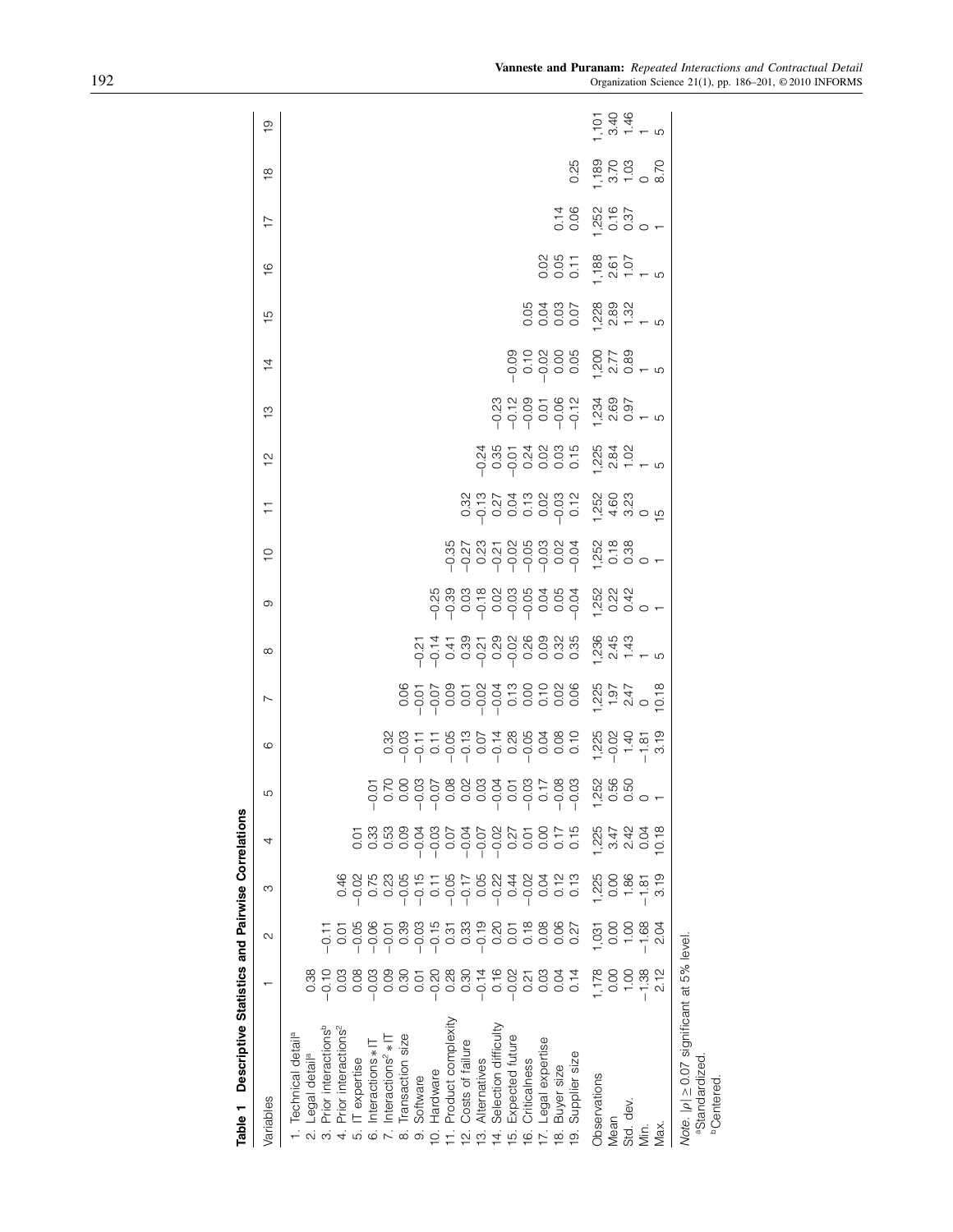|                                  | Model 1a     | Model 1b     | Model 2a                | Model 2b               | Model 3a                | Model 3b               |
|----------------------------------|--------------|--------------|-------------------------|------------------------|-------------------------|------------------------|
| Variables                        | Technical    | Legal        | Technical               | Legal                  | Technical               | Legal                  |
|                                  | detail       | detail       | detail                  | detail                 | detail                  | detail                 |
| Prior interactions               |              |              | $-0.04$<br>$(0.02)^{*}$ | $-0.05$<br>$(0.02)$ ** | $-0.10$<br>$(0.03)$ *** | $-0.08$<br>$(0.03)$ ** |
| Prior interactions <sup>2</sup>  |              |              | 0.04<br>$(0.02)$ **     | 0.01<br>(0.02)         | 0.05<br>$(0.02)$ **     | 0.00<br>(0.02)         |
| Interactions * IT                |              |              |                         |                        | 0.11<br>$(0.04)$ ***    | 0.04<br>(0.04)         |
| Interactions <sup>2</sup> $*$ IT |              |              |                         |                        | $-0.03$<br>(0.03)       | 0.00<br>(0.03)         |
| IT expertise                     | 0.14         | $-0.06$      | 0.14                    | $-0.05$                | 0.24                    | $-0.07$                |
|                                  | $(0.07)$ **  | (0.07)       | $(0.07)^*$              | (0.07)                 | $(0.13)^{*}$            | (0.13)                 |
| Transaction size                 | 0.08         | 0.11         | 0.08                    | 0.11                   | 0.07                    | 0.11                   |
|                                  | $(0.03)$ **  | $(0.03)$ *** | $(0.03)$ **             | $(0.03)$ ***           | $(0.03)$ **             | $(0.03)$ ***           |
| Software                         | 0.28         | 0.27         | 0.24                    | 0.22                   | 0.24                    | 0.22                   |
|                                  | $(0.10)$ *** | $(0.11)$ **  | $(0.11)$ **             | $(0.11)^*$             | $(0.10)$ **             | $(0.11)^*$             |
| Hardware                         | $-0.18$      | 0.05         | $-0.18$                 | 0.05                   | $-0.19$                 | 0.04                   |
|                                  | $(0.11)^*$   | (0.10)       | (0.11)                  | (0.10)                 | $(0.11)^*$              | (0.10)                 |
| Product complexity               | 0.06         | 0.07         | 0.06                    | 0.07                   | 0.06                    | 0.07                   |
|                                  | $(0.01)$ *** | $(0.01)$ *** | $(0.01)$ ***            | $(0.02)$ ***           | $(0.01)$ ***            | $(0.02)$ ***           |
| Costs of failure                 | 0.16         | 0.14         | 0.16                    | 0.13                   | 0.16                    | 0.13                   |
|                                  | $(0.04)$ *** | $(0.04)$ *** | $(0.04)$ ***            | $(0.04)$ ***           | $(0.04)$ ***            | $(0.04)$ ***           |
| Alternatives                     | $-0.04$      | $-0.06$      | $-0.04$                 | $-0.06$                | $-0.04$                 | $-0.06$                |
|                                  | (0.04)       | (0.04)       | (0.04)                  | (0.04)                 | (0.04)                  | (0.04)                 |
| Selection difficulty             | $-0.03$      | $-0.00$      | $-0.03$                 | 0.00                   | $-0.04$                 | 0.00                   |
|                                  | (0.04)       | (0.04)       | (0.04)                  | (0.04)                 | (0.04)                  | (0.04)                 |
| Expected future                  | $-0.01$      | $-0.01$      | 0.00                    | 0.02                   | 0.00                    | 0.02                   |
|                                  | (0.03)       | (0.03)       | (0.03)                  | (0.03)                 | (0.03)                  | (0.03)                 |
| Criticalness                     | 0.09         | 0.04         | 0.09                    | 0.04                   | 0.10                    | 0.04                   |
|                                  | $(0.03)$ *** | (0.04)       | $(0.03)$ ***            | (0.04)                 | $(0.03)$ ***            | (0.04)                 |
| Legal expertise                  | $-0.08$      | 0.12         | $-0.06$                 | 0.12                   | $-0.07$                 | 0.12                   |
|                                  | (0.10)       | (0.10)       | (0.09)                  | (0.10)                 | (0.09)                  | (0.10)                 |
| Buyer size                       | $-0.00$      | $-0.10$      | $-0.00$                 | $-0.09$                | $-0.00$                 | $-0.09$                |
|                                  | (0.05)       | $(0.05)$ **  | (0.05)                  | $(0.05)^*$             | (0.05)                  | $(0.05)^*$             |
| Supplier size                    | 0.02         | 0.13         | 0.02                    | 0.13                   | 0.02                    | 0.13                   |
|                                  | (0.03)       | $(0.03)$ *** | (0.03)                  | $(0.03)$ ***           | (0.03)                  | $(0.03)$ ***           |
| Industry dummies                 | yes          | yes          | yes                     | yes                    | yes                     | yes                    |
| Year of purchase dummies         | yes          | yes          | yes                     | yes                    | yes                     | yes                    |
| Constant                         | $-0.84$      | $-0.74$      | $-0.98$                 | $-0.88$                | $-1.06$                 | $-0.86$                |
|                                  | $(0.43)*$    | $(0.45)*$    | $(0.44)$ **             | $(0.45)$ **            | $(0.43)$ **             | $(0.45)*$              |
| Observations                     | 840          | 765          | 835                     | 761                    | 835                     | 761                    |
| d.f.                             | 60           | 60           | 62                      | 62                     | 64                      | 64                     |
| $\digamma$                       | 5.77***      | $9.22***$    | $6.19***$               | 9.55***                | $6.42***$               | 9.47***                |
| $R^2$                            | 0.22         | 0.31         | 0.23                    | 0.31                   | 0.24                    | 0.31                   |

Note. Robust standard errors with clustering for same buyer in parentheses. Significance marks and standard errors are based on a common robust covariance matrix for technical and legal detail.

 ${}^{*}p$  < 0.10,  ${}^{**}p$  < 0.05,  ${}^{***}p$  < 0.01 in a two-tailed test.

not outweigh the assurance generated through the potential value of future interactions. The remaining controls, alternatives, legal expertise, and buyer and supplier size are not significant.

The second column (Model 1b) shows the same base model but with legal detail as the dependent variable. The number of observations is slightly lower: 765 for 543 different buyers. This base model is also significant  $(R^2 = 0.31, p < 0.01)$ . The effect of the control variables on legal detail is largely similar to that on technical detail, though intuitively, legal expertise is associated with more legal detail but not more technical detail. Conversely, IT expertise is not associated with more legal detail. Also, firm size affects legal but not technical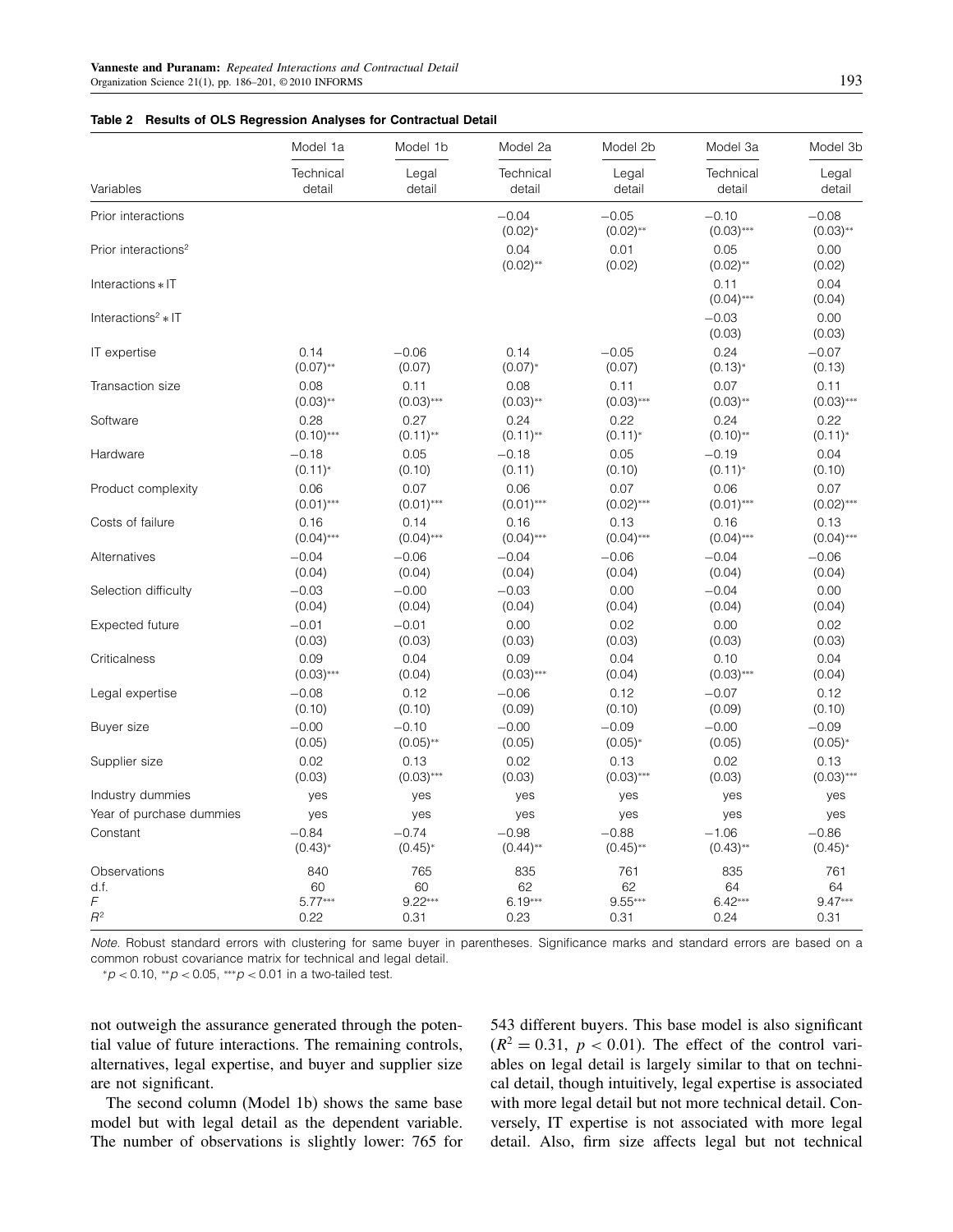detail. Interestingly, a larger buyer is associated with less legal detail, but a larger supplier is associated with more legal detail. If these factors can be taken as indicators for market power, this finding would suggest that depending on who has more power the effect on legal detail is different.

In Model 2a, with technical detail as the dependent variable, we add our measure of prior interactions as well as its squared term to allow for possible curvilinearity—it is well established that learning from experience shows decreasing marginal returns (Yelle 1979, Dutton and Thomas 1984). For this and subsequent models of technical detail, the number of different buyers remains unchanged, but because of missing data the number of observations drops to 835. The linear term of prior interactions is negative ( $p = 0.08$ ), and the squared term is positive  $(p = 0.03)$ . To explore differences in type of contractual clauses, we estimate the same model specification, except with legal detail as the dependent variable. The number of observations for this and following models of legal detail is 761, and the number of different buyers is 541. We find that prior interactions have a negative direct effect on legal detail  $(p = 0.02)$ , and the squared term of prior interactions is not significant ( $p = 0.72$ ). The absence of an upward sloping component to the effect of prior interactions on legal detail could be because learning for legal detail is not only weaker than for technical detail (as we argue in Hypothesis 1), but is weak in absolute terms.

Figure 1 plots the estimated relationship between prior interactions on the one hand and technical detail (full line) or legal detail (dotted line) on the other. The difference between technical and legal detail is striking. For technical detail, the effect of prior interactions is not only curvilinear but is in fact nonmonotonic—i.e., there is a stationary point at which the curve has a minimum, resulting in a U-shaped relationship. Technical detail initially decreases significantly with prior interactions ( $p < 0.02$  at prior interactions at the low end of the

Figure 1 Effect of Prior Interactions on Technical and Legal Detail



scale), and for high levels of prior interactions this effect reverses ( $p < 0.06$  at prior interactions at the high end of the scale). It is possible that at low levels of prior interaction, the learning effect is dominated by some other consequence of relationship history that creates a decline in contractual detail (e.g., trust as discussed by Gulati 1995). In contrast, for legal detail we find no evidence for an upward sloping (learning) component, or at least if it exists, it is perhaps dominated by a trust effect. Note that in the figure the axis of prior interactions represents qualitative categories (from "never" to "many times"), which cannot be interpreted as exact numbers.

In Hypothesis 1 we predict a greater marginal effect of prior interactions on technical detail than on legal detail. Graphically, this claim seems supported, as there are no increases in legal detail with increasing interactions, but there is at least some range of prior interactions over which technical detail increases. We turn to quantitative evidence to formally support or reject the hypothesis. Because technical and legal detail are standardized, the effect of prior interactions on both is directly comparable. The marginal effect of prior interactions on either technical or legal detail,  $\beta$ 1 + 2 $\beta$ 2 \* (Prior\_interactions) (Models 2a and 2b), indicates how many standard deviations either technical or legal detail changes per one unit increase on the prior interactions scale. The difference in marginal effect of prior interactions on technical and legal detail is not constant because of the nonmonotonic effect for technical detail. As is usual for nonlinear functions, to test Hypothesis 1, we evaluate the difference in marginal effects at the mean of the number of prior interactions. This is a conservative test in the sense that a difference at the mean supports the hypothesis of different marginal effects, but no difference at the mean could still be consistent with differences at other points over the range of the independent variable. To statistically compare the marginal effects across models, we obtain the joint variance-covariance matrix to allow the errors of both models to be correlated.

We find that the difference in marginal effects at the mean of prior interactions is positive in favor of technical detail, but statistically the difference is not significant (nor for values below the mean). However, for levels of prior interactions above the mean, the marginal effect of prior interactions on technical detail is marginally significantly greater than on legal detail  $(0.05 < p < 0.08)$ . Specifically, at high levels of prior interactions, with an additional increment in prior interactions, legal detail would decrease a mere 0.01 standard deviation. In contrast, technical detail would increase no less than 0.19 standard deviations. Thus, Hypothesis 1 is weakly supported for the upper range of prior interactions. The marginal effect of prior interactions is larger on technical than on legal detail, though the difference occurs at higher levels of prior interactions.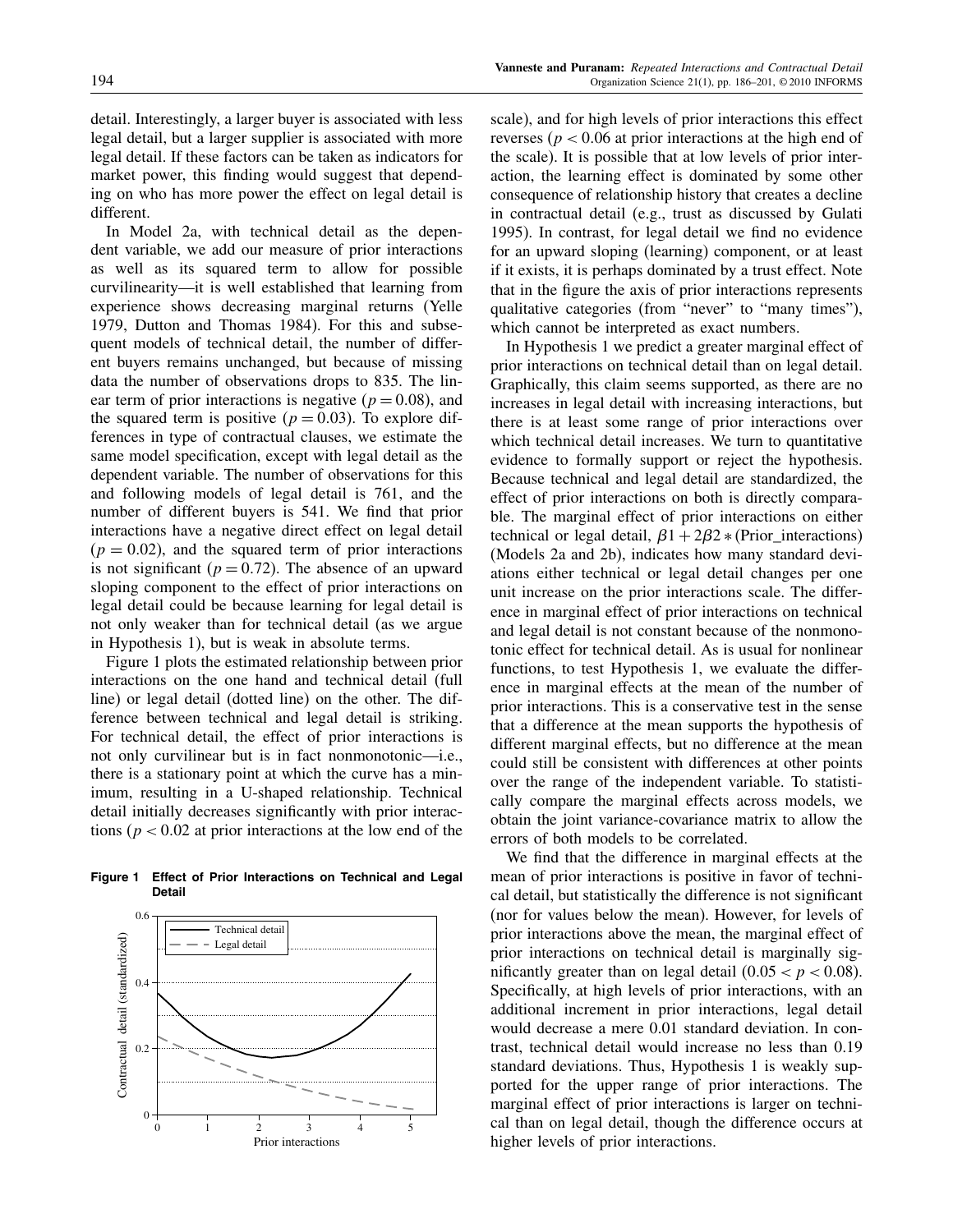We turn to Model 3a to test whether a buyer's expertise in the product domain increases the marginal effect of prior interactions on the detail of technical clauses (Hypothesis 2). Model 3a includes the interactions of IT expertise with the linear and squared term of prior interactions on technical detail. A joint test of the interaction terms of IT expertise with the linear and squared term of prior interactions shows that IT expertise moderates the relationship between prior interactions and technical detail  $(p = 0.02)$ . In particular, the interaction effect of IT expertise with the linear term of prior interactions is strongly positive ( $p < 0.01$ ). To test Hypothesis 2, we evaluate whether a buyer's expertise in the product domain increases the marginal effect of prior interactions at the mean of prior interactions. As before, this is a conservative test in the sense that a difference at the mean supports the hypothesis of different marginal effects, but no difference at the mean could still be consistent with differences at other points over the range of the independent variable. The marginal effect of prior interaction on technical detail in this model is  $\beta$ 1 + 2 $\beta$ 2 \* Prior\_interactions +  $\beta$ 4 \* IT\_expertise +  $2\beta 5 \times$  Prior\_interactions  $*$  IT\_expertise (Model 3a), obtained by taking the first derivate of technical detail with respect to prior interactions. We find that the marginal effect of prior interactions is significantly greater for firms with IT expertise than for firms without such expertise at the mean of prior interactions  $(p < 0.01)$ . Thus, Hypothesis 2 is supported. The moderation effect of IT expertise on the relationships between prior interactions and technical detail is shown in Figure 2.

For completeness, we also present the results for legal detail in Model 3b. Neither the interaction of IT expertise with the linear term of prior interactions ( $p = 0.27$ ) nor the interaction with the squared term of prior interactions is significant ( $p = 0.93$ ). Also, they are not jointly significant ( $p = 0.43$ ). Hence, IT expertise does

#### Figure 2 Moderation Effect of IT Expertise on Prior Interactions and Technical Detail



not moderate the impact of prior interactions on legal detail.<sup>9</sup>

#### Robustness Checks

Like most studies of procurement relationships (e.g., Artz and Brush 2000, Poppo and Zenger 2002, Gulati et al. 2005), our study employs data from a single respondent from the buying company for each transaction. To limit the concerns about respondent bias, we reestimated all models with an added control: the respondent's employment duration with the firm (Kumar et al. 1993). This control was not significant, nor did it change any of the results. A single respondent may in general cause concern about common method bias (Podsakoff et al. 2003), but this does not appear to be an issue in our study. Common method bias alone cannot explain the nonmonotonic effect of prior interactions on technical detail, nor can it explain the interaction effect of IT expertise. In the latter case, this would amount to saying that the common method bias is stronger in one half of the sample (firms with IT expertise) than in the other (firms without such expertise), and in the case of the former, the bias would have to vary in magnitude and direction with the number of prior interactions. Hence, from a conceptual standpoint, common method bias does not seem like a significant threat to the validity of our results. Nonetheless, we applied Harman's onefactor test on the underlying items to assess possible common factors (Harman 1967, Podsakoff and Organ 1986). We found that the dependent and independent variables did not load on the same factor, and no single factor explained a majority of the variance. Therefore, common method bias does not drive our results.

To control for any systematic distortion caused by our reliance on retrospective data, we also included a control for the age of the transaction, which is the time in years between the purchase of the product and the survey. The control was not significant and did not influence our results. In addition, we explored whether variations in data collection affected our results. The surveys were collected in 1995 and in 1998, and for some a researcher was present. We inserted dummies for the year of survey and for the presence of a researcher. Adding these controls did not change our results.

Because for each individual technical clause a considerable number of observations score zero (i.e., not applicable), we reestimated all models with a Tobit specification. Nonapplicability is treated as endogenous in Tobit models. For this specification we coded the aggregate measure as not applicable if any of the technical clauses was zero. The results were in line with those of OLS. Furthermore, Tobit analyses on individual technical items gave results largely consistent with those reported here. We choose to report the latter, because OLS is much more robust to violations of distributional assumptions. In addition, we also estimated a Heckman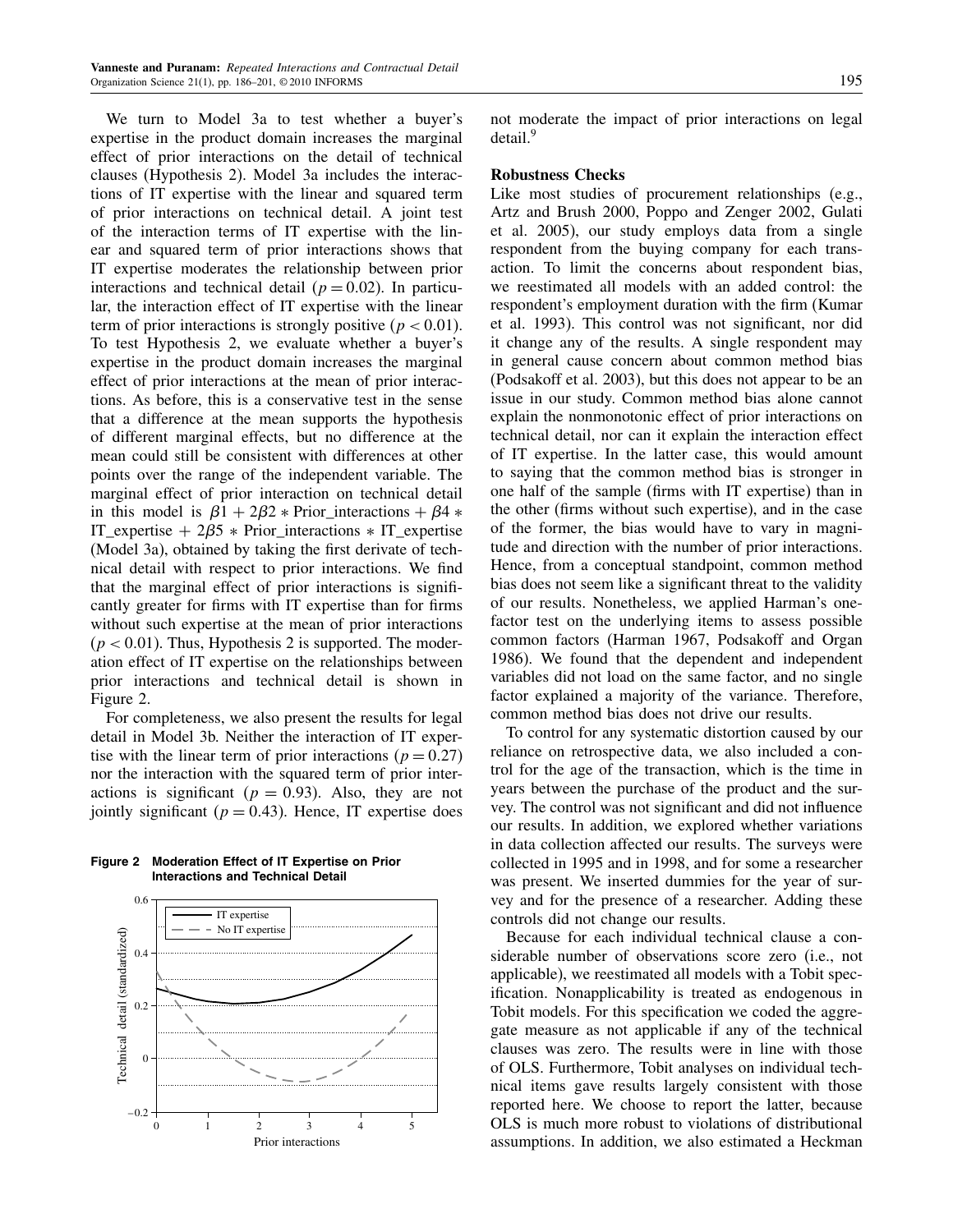model for technical detail as a different way to account for the possibility that different processes drive applicability and detail conditional on applicability. We found no evidence in our setting to support this. We can therefore treat "not applicable" as a low value of detail as we do in the OLS results.

Because technical and legal detail are measured in different ways, we also recoded technical detail in ways such that it more closely matches legal detail (which is based on the presence of individual clauses). We dichotomized each technical clause by coding it as one when present and as zero when absent (similar to legal clauses).10 We ran logit models on three different measures: (1) on the individual clauses; (2) on an aggregate measure, which is one only if all four technical clauses are present; and (3) on an aggregate measure, which is one if at least one technical clause is present. The logit results for aggregate and individual technical measures yielded similar results as those we present here. Finally, we also ran OLS models on a continuous aggregate measure of technical detail, which was the standardized average of the four dichotomized clauses. Effect sizes were comparable, though significance levels were lower (because of reduced variance). Hence, it seems appropriate to directly compare technical and legal detail. Nonetheless, we acknowledge the limitations of our legal detail measure. Future research would surely benefit from measuring the extent of detail in both clauses on a more directly comparable basis.

# **Discussion**

In this study, our goal has been to broaden our understanding of how contractual detail is shaped by prior interactions between contracting parties. To disentangle the learning effect from other possible consequences of prior interactions, we focused on conditions when the learning effect was relatively stronger. Further, given prior findings of both positive and negative associations between prior interactions and contractual detail, we opted to study changes in the marginal effects of prior interactions on contractual detail as a function of predicted differences in the magnitude of the learning effect. Although the findings for the differences between clauses (Hypothesis 1) are weaker than those for IT expertise (Hypothesis 2), together they demonstrate the existence of a learning effect. In the light of the difficulty of obtaining detailed contract data, these findings also provide a promising initial attempt to understand when the learning effect is likely to be particularly strong (or weak).

Our findings suggest some speculations about other possible consequences of prior interactions as well. Our results indicate both downward sloping and upward sloping components to the relationship between prior interactions and technical detail in contracts. This is not

the case for legal clauses, where we find no evidence of an upward sloping relationship at all. Instead, we find that prior interactions decrease the amount of legal detail, consistent in spirit with some prior work, such as Batenburg et al. (2003) and Buskens (2002). These findings support our hypothesis of stronger learning effects on technical clauses, but this also suggests that learning dominates other consequences of relationship history that might discourage the use of detailed contracts for high levels of interaction in technical clauses, but not in legal clauses. Thus, it is useful to distinguish different kinds of contractual clauses on the basis of the potential for experience to generate new insights.

We also find that the learning effect on technical detail is enhanced (positively moderated) by expertise in the product domain. We found that relevant expertise increased the learning effect to such an extent that the upward sloping portion of the relationship commenced for fewer prior interactions. The presence of relevant expertise for the transacting firms thus affects the role of contracts within their relationships—for such firms formal contracts gain more rapidly in importance.

## Trust: An (Unobserved) Alternative Explanation?

Our findings indicating a negative relationship between prior interactions and contractual detail (at low levels of prior interactions for technical detail and at all levels of prior interactions for legal detail) may suggest to some scholars the possibility of a trust effect (Crocker and Reynolds 1993, Parkhe 1993, Gulati 1995, Corts and Singh 2004). In this section, we discuss whether it is possible for our findings to be explained by such a trust effect alone, without need for our hypothesized learning effect. We acknowledge that because we do not directly study trust or its moderators, we cannot state with certainty that the downward sloping portion of the relationship we uncover between prior interactions and contractual detail is solely due to trust. However we will speculate about whether arguments rooted in trust alone could be sufficient to explain our findings (invalidating the need to invoke learning at all) even if one were to assume that the downward sloping portion of our relationships between prior interactions and contractual detail arose purely from increasing levels of trust.

In the spirit of Stinchcombe (1987), we contrast the empirical findings with our theory based on learning (possibly coexisting with trust) and with that of a theory based on trust alone (see Table 3). We find that a "trust only" story can possibly explain just the U-shaped effect of prior interactions on technical detail, if one makes an ad hoc assumption that the trust effect is initially negative and eventually positive (Finding I). However, in that case, trust alone cannot explain our other three findings. As technical and legal clauses feature in the same contract and affect the same partners, courts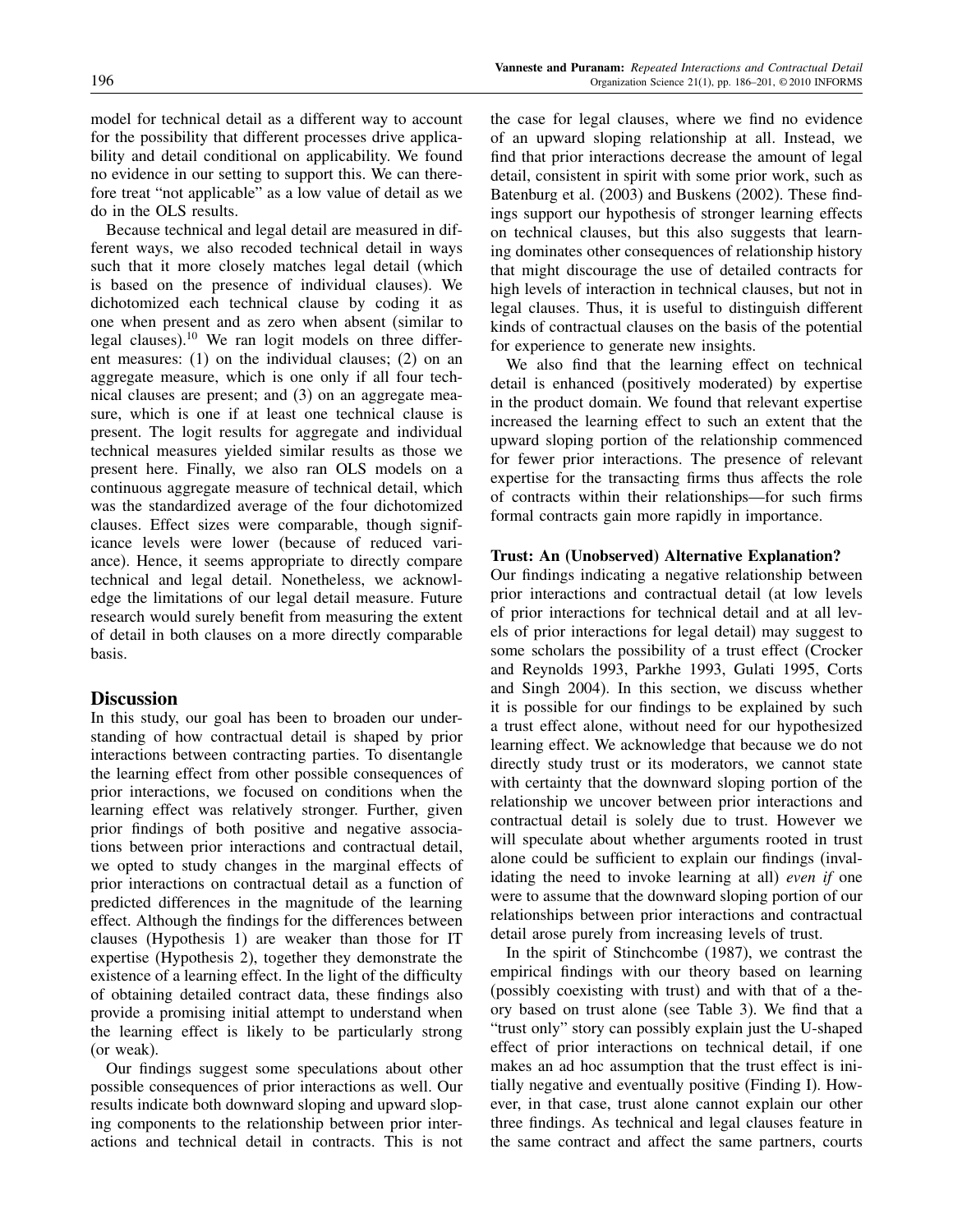#### Table 3 Alternative Explanations

| Finding                                                                                                                                                  | Hypothesis                                                                                                             | Our interpretation<br>Learning (possibly<br>coexisting with trust)                                                                  | Alternative explanation 1<br>Trust only                                                                                                                                                               | Alternative explanation 2<br>Positive and negative learning only                                                                                                                                                                                  |
|----------------------------------------------------------------------------------------------------------------------------------------------------------|------------------------------------------------------------------------------------------------------------------------|-------------------------------------------------------------------------------------------------------------------------------------|-------------------------------------------------------------------------------------------------------------------------------------------------------------------------------------------------------|---------------------------------------------------------------------------------------------------------------------------------------------------------------------------------------------------------------------------------------------------|
| (I) Prior interactions has a<br>U-shaped effect on<br>technical detail.                                                                                  | Nonhypothesized<br>finding                                                                                             | Consistent-with a<br>learning effect that<br>is initially<br>dominated by a<br>negative trust<br>effect.                            | Consistent-with the<br>additional assumption<br>that trust has a negative<br>effect for low values of<br>prior interactions and a<br>positive one for high<br>values.                                 | Consistent-with the additional<br>assumption that learning has a<br>negative effect for low values of<br>prior interactions and a positive<br>effect for high values.                                                                             |
| (II) Marginal effect of prior H1: The marginal<br>interactions greater on<br>technical than on legal<br>detail for high values<br>of prior interactions. | effect of prior<br>interactions is<br>greater on<br>technical than<br>legal detail.                                    | Consistent-at lower<br>values of prior<br>interactions a<br>strong negative<br>trust effect may<br>mask differences<br>in learning. | Inconsistent-technical<br>and legal detail feature<br>in same contract and<br>should be similarly<br>affected by prior<br>interactions.                                                               | Inconsistent-if legal detail is initially<br>downward sloping due to<br>negative learning, then legal<br>detail should increase for high<br>values of prior interactions (like<br>technical detail (see I)).                                      |
| (III) Marginal effect of<br>prior interactions on<br>technical detail<br>stronger with IT<br>expertise at mean of<br>prior interactions.                 | H2: IT expertise<br>positively<br>moderates the<br>marginal effect of<br>prior interactions<br>on technical<br>detail. | Consistent.                                                                                                                         | Inconsistent-if IT<br>expertise leads to more<br>trust and trust has a<br>negative effect initially<br>(see I), then marginal<br>effect of prior interaction<br>should be lower with IT<br>expertise. | Inconsistent-if a flip in the learning<br>effect exists (see I), then IT<br>expertise should negatively<br>moderate prior interactions initially<br>(which is not the case) and<br>positively moderate for high<br>values.                        |
| (IV) Marginal effect of<br>prior interactions on<br>legal detail the same<br>with or without IT<br>expertise.                                            | Nonhypothesized<br>finding                                                                                             | Consistent-learning<br>effect on legal<br>detail is itself small.                                                                   | Inconsistent-if IT<br>expertise affects trust,<br>then marginal effect of<br>prior interactions should<br>be different.                                                                               | (Possibly) consistent-if IT expertise<br>is not relevant for leveraging<br>learning in legal clauses.<br>However, inconsistent with the<br>finding that legal expertise does<br>not moderate the effect of prior<br>interactions on legal detail. |

will not distinguish between them in terms of enforceability. Therefore, the trust effect should operate equally on both technical and legal clauses. This is not consistent with the different effect of prior interactions on technical and legal detail (Finding II). Also, even if IT expertise leads to higher trust—e.g., because of a shared organizational category and adherence to the same rules and norms (Kramer 1999)—and the trust effect is initially negative (necessary to explain Finding I), then the marginal effect of prior interaction on technical detail should be lower with IT expertise. This is inconsistent with Finding III. Finally, if IT expertise affects the level of trust, then the marginal effect of prior interactions on legal detail should be different in the presence or absence of IT expertise. We find no difference (Finding IV).

In contrast, our theory of learning (possibly in conjunction with trust) is consistent with all four findings. The U-shaped effect is consistent with a learning effect that is initially masked by a trust effect (Finding I). Findings II and III are consistent with our hypotheses. Finally, the absence of an IT moderation effect of prior interactions on IT expertise is consistent with the argument that the learning effect on legal detail is small (Finding IV). In conclusion, trust alone cannot explain our results. Our evidence is strongly supportive of a learning effect that operates more strongly for certain kinds of clauses and transactors, as we have argued it should. This is not to rule out the possible simultaneous operation of a trust effect.<sup>11</sup>

#### Limitations and Possible Extensions

Like any research, our study also has some limitations. Our arguments about the moderating impact of relevant expertise assume that it only affects the learning effect, not other consequences of repeated interaction (i.e., trust). Although this is a reasonable assumption at a conceptual level, our coarse-grained measure, which captures the presence of employees in the buyer firm with IT expertise, may violate this assumption. As we note in Table 3, we do not find evidence for this because IT expertise does not moderate the relationship between prior interactions and *legal* detail. Nonetheless, we do believe that further examination of the complex relationships between learning, trust formation, and coordination would prove both theoretically and empirically fruitful. Furthermore, such research would undoubtedly benefit from a more direct measurement of drivers of learning.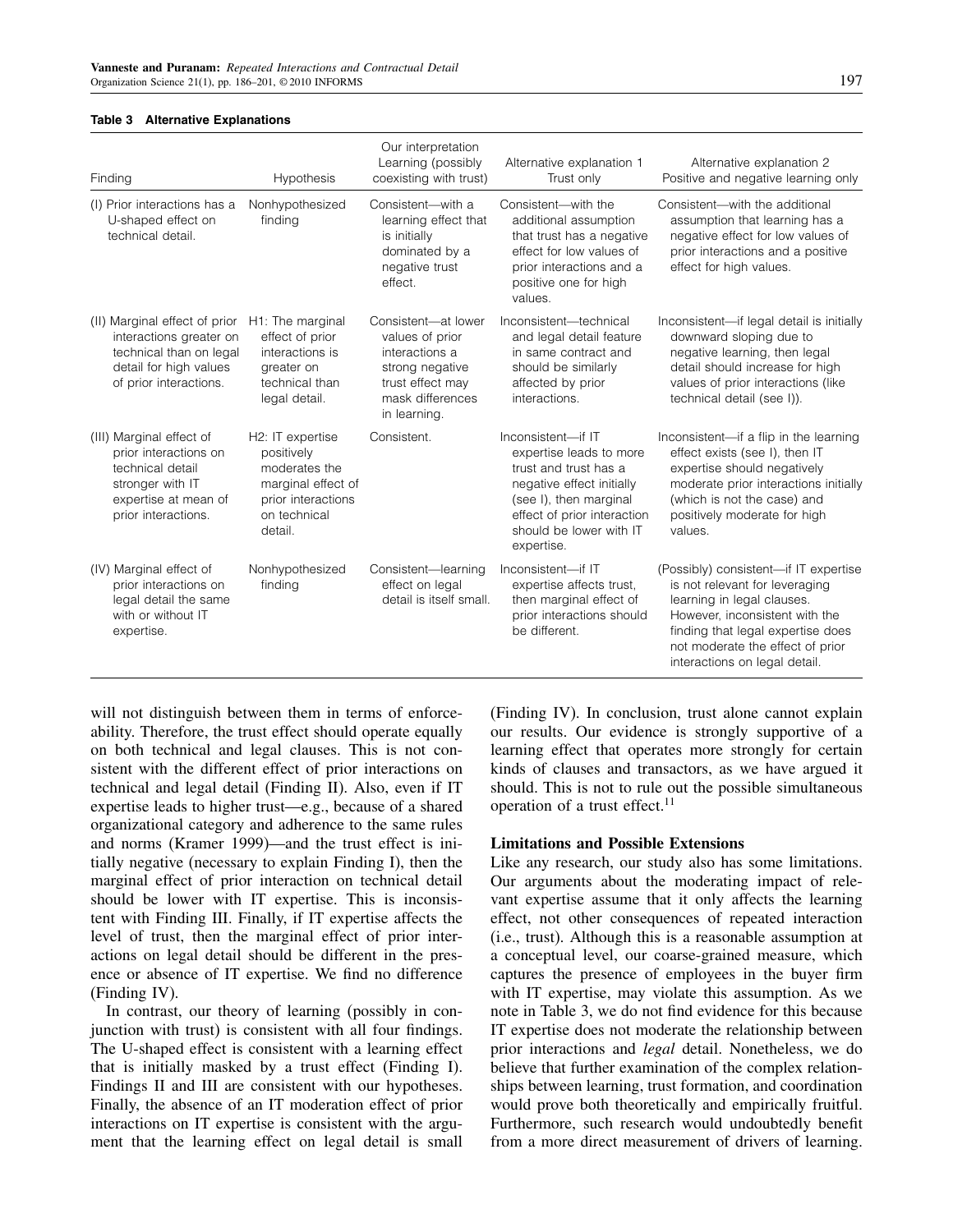Despite several robustness checks we conducted, we also believe that this line of research would benefit from longitudinal data. This would allow us to confirm that IT expertise is strengthening learning from prior interactions and to rule out the possibility that firms strengthen their expertise after technically detailed contracts are written. Also, with longitudinal data, the accuracy of the measures would not be threatened by retrospective bias.

Our findings also suggest some directions for future research into the relationships between trust, learning, and contractual complexity. If we assume that the negative relationships we uncovered between prior interactions and contractual detail are indeed driven by increasing trust, then several intriguing possibilities arise for further research. For instance, a minimal level of trust may be necessary before any learning is feasible. This might explain why the learning effect only dominates in our sample at higher level of prior interactions. Relatedly, the learning effect may become more powerful when it is leveraged by trust; that would account for the sharply upward sloping portion of the relationship between prior interactions and contractual detail.<sup>12</sup> A corollary to these propositions is that even if trust in relationships is high, contracts could still be highly detailed. This is consistent with the findings of Poppo and Zenger (2002), who find in their study of IT procurement that longevity of a relationship is positively correlated with the closeness of the relationship, which in turn is positively related to contractual complexity. If the "trust first, learning later" pattern we speculated on above proves to be valid, this would also suggest that whether trust and contractual detail are positively related could depend on the average number of prior interactions in the sample, as trust and contractual detail could be negatively related for low numbers of prior interactions but positively for high numbers. This could provide a rationale for why some prior studies find a negative correlation between measures of prior interactions (as proxies for trust) and contractual detail (e.g., Parkhe 1993), but others report a positive correlation (e.g., Ryall and Sampson 2009). This would reinforce our contention that it is not possible to make first-order predictions about the relationship between prior interactions and contractual detail.

Another valuable empirical extension would be to explicitly incorporate data about the supplier and its characteristics, as both parties influence the contracting process and its outcome. Where we have focused on buyer characteristics, future research may, for example, explore the effects of the supplier's familiarity with the buyer's products and processes on contractual detail. Reflecting on these limitations and potential extensions, we remain convinced that further research into the role of contracts as coordination devices and an analysis of the mechanisms by which they change over time is an extremely fruitful area for research.

# Conclusion

The economic literature on contracting as well as its sociologically rooted criticisms (Granovetter 1985, Ring and Van de Ven 1992, Gulati 1995) share a common view of contracts—that they are primarily a means to minimize the consequences of incentive conflict. Yet contracts also perform an important coordinative function by establishing common ground and shared understanding about the transaction.<sup>13</sup> In one of the seminal papers on contracting, Macaulay notes that lawyers often complain that "businessmen desire to 'keep it simple and avoid red tape' even when large amounts of money and significant risks are involved. One stated that he was sick of being told 'We can trust old Max,' when the problem is not one of honesty but one of reaching an agreement that both sides understand" (1963, pp. 58-59, emphasis added). Prior interactions between the same partners provide an important means by which such shared understanding can build up, and the contract can function as a focal repository for such knowledge (Mayer and Argyres 2004). Hence, the learning effect is very relevant even if the contracting parties trust each other. The empirical challenge lies in being able to disentangle the learning effect from other consequences of relationship history, such as trust, which some studies suggest leads to less detailed contracts.

This study tackles the problem of identifying the learning effect by focusing on the conditions under which the learning effect is likely to be stronger and on changes in the marginal effects of prior interactions as a consequence. We show that the learning effect is stronger for technical than for legal clauses in contracts and is stronger for firms with technical expertise relevant to the product domain than for firms without such expertise. In sum, learning effects may result in more detailed contracts between partners interacting repeatedly when there is much to be learned through repeated interactions, and it can be learned effectively.

## Acknowledgments

The authors are grateful to the ISCORE group of the Faculty of Sociology of Utrecht University for providing access to their data, and in particular to Vincent Buskens, Werner Raub, Gerrit Rooks, and Chris Snijders for insightful discussions. The authors thank seminar participants at INSEAD, the London Business School, Tanaka Business School, University of Southern Denmark, and Utrecht University, and Julie Davidson, Manuel Hensmans, Madan Pillutla, Maurice Schellekens, Kannan Srikanth, Catalina Stefanescu, Wendy van der Valk, and Freek Vermeulen for helpful comments. The authors also appreciate the insightful and constructive comments of the editor Bill McEvily and the reviewers. Puranam acknowledges funding from the Mack Center for Technological Innovation at the Wharton School. Vanneste gratefully acknowledges a Marie Curie Fellowship with the European Union. The views presented in this article are not necessarily the views of the European Commission.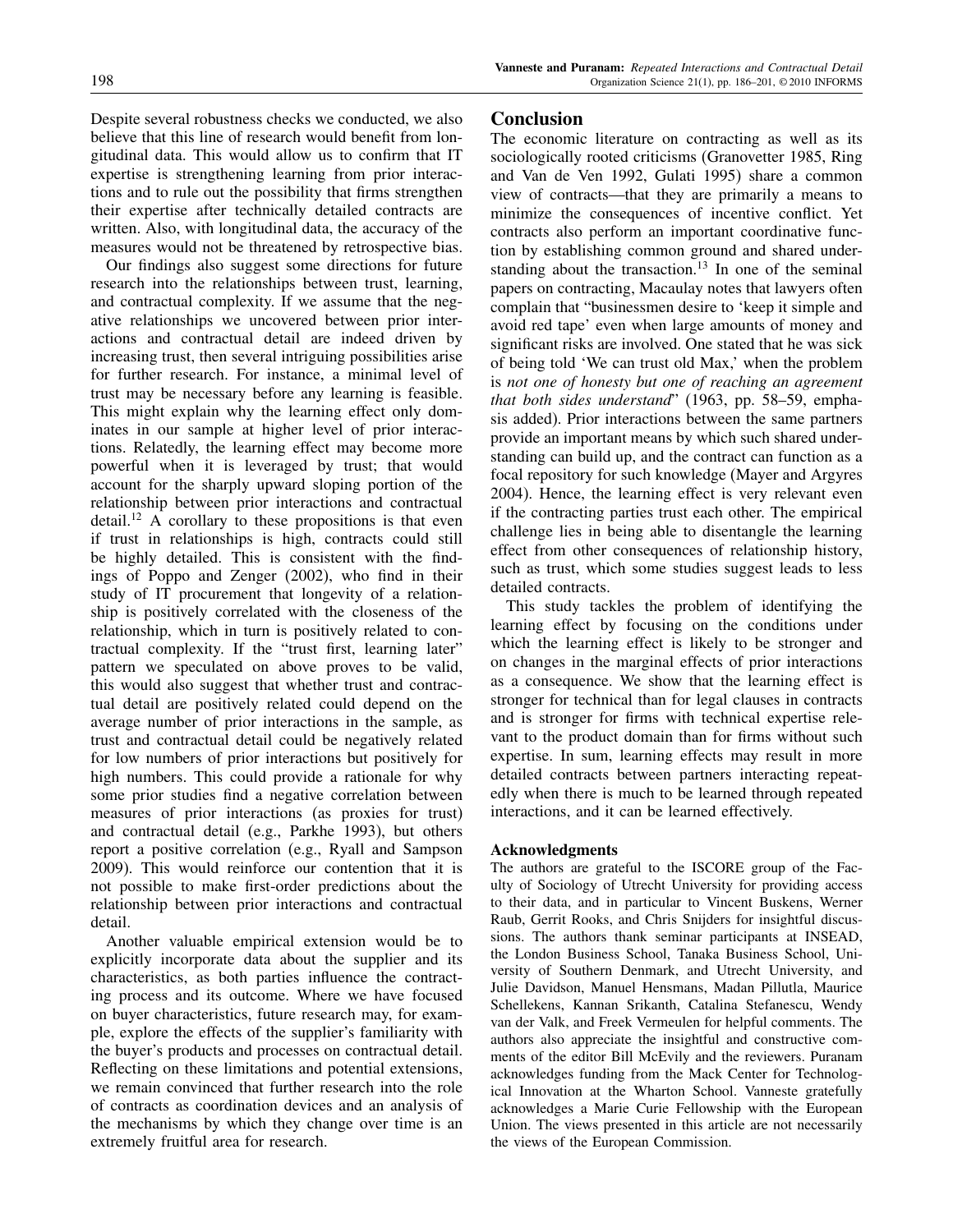| <b>Appendix A. Key Constructs</b> |  |  |
|-----------------------------------|--|--|
|-----------------------------------|--|--|

| Construct          |                                                                                                                                                                                       | Items                                                                                                                                                                                                                                                                                     |  |  |  |
|--------------------|---------------------------------------------------------------------------------------------------------------------------------------------------------------------------------------|-------------------------------------------------------------------------------------------------------------------------------------------------------------------------------------------------------------------------------------------------------------------------------------------|--|--|--|
| Technical detail   | (a) Security<br>(b) User friendliness                                                                                                                                                 | Indicate for each topic the extent of specification in the main contract: $1 = \text{very broadly}$ ,<br>$5 =$ very detailed. (If a certain technical aspect does not apply, indicate "not applicable.")<br>(c) Definition (of) system boundaries<br>(d) Definition (of) system functions |  |  |  |
| Legal detail       | arranged in writing $(2)$ .<br>(a) Penalties on late payment<br>(b) Liability supplier<br>(c) Force majeure supplier<br>(d) Warranties supplier<br>(e) Intellectual property (escrow) | Indicate for each topic whether it was not arranged $(0)$ , only orally arranged $(1)$ , or<br>(f) Nondisclosure user<br>$(g)$ Insurance supplier<br>(h) Duration service<br>(i) Dispute resolution<br>(i) Terms of notice                                                                |  |  |  |
| Prior interactions | How often has your firm done business with the supplier before the purchase<br>of this product? $0 =$ never, $5 =$ many times.                                                        |                                                                                                                                                                                                                                                                                           |  |  |  |
| Expertise          | the following areas? $0 = no$ , $1 = yes$ .<br>$(a)$ IT                                                                                                                               | Does your firm have one or more employees with specific expertise in<br>(b) Legal                                                                                                                                                                                                         |  |  |  |

## Endnotes

 $1$ Contractual incompleteness is a widely used concept in the literature on contracts (Grossman and Hart 1986, Hart and Moore 1990). Contractual completeness can be defined as the ratio of specified clauses over relevant clauses. Bounded rationality afflicts not only contracting parties but also the scholars who study contracts, so it is not feasible to list all relevant clauses for a contract. Therefore, it is impossible to empirically measure contractual (in)completeness. In line with previous research, we focus instead on contractual detail, which is the extent to which clauses are specified in the contract (Poppo and Zenger 2002, Mayer and Argyres 2004, Ryall and Sampson 2009).

2On the phone each respondent was asked to mention at least one product in each of the four categories (simple or complex X software or hardware). A randomized computer procedure picked a single product, ensuring sufficient products from each category in our sample.

<sup>3</sup>Note that alternative coding schemes in which we code "not" arranged" as zero and both "oral agreements" and "written agreements" as one, or in which we code "no arrangements" and "oral agreements" as zero and "written agreements" as one do not affect our results.

4Because Cronbach's alpha uses variances or Pearson correlations, it is not well defined for ordinal data (on which this scale is based). However, if we assume (a) an underlying continuous variable and (b) that the observed scores for each item are realizations of that variable given certain threshold values (0, 1, 2, in our case), we can still calculate alpha using the standard methods. We used Monte Carlo simulations to assess the sensitivity of alpha to different threshold values for the categories "oral" and "written." In 10,000 runs we fixed the threshold value of "not arranged" at 0 and randomly allowed the threshold value for "oral" to be anywhere between 0 and 2; for "written" it was allowed to be between the threshold value of "oral" and 2. We found that all values of Cronbach's alpha were between 0.82 and 0.84. We thus conclude that Cronbach's

alpha is not sensitive to scaling in our setting and can be appropriately used as an indication of reliability.

<sup>5</sup>The pattern of results when analyzing the 10 legal items separately as dependent variables is similar to the one reported here for the aggregate measure (though significance levels are lower because of increased measurement error).

6We center this variable for constructing interaction terms with IT expertise.

<sup>7</sup>Because we cluster observations from the same buyer to correct for nonindependence, it is technically not possible to include a dummy for this single observation and generate an  $F$  statistic. When using clusters, the  $F$  statistic is based on the robustly estimated variance error matrix, which is in this case not of sufficient rank to calculate the F statistic.

8We also included separate dummy variables for each of the 15 components instead of our product complexity measure. The results were qualitatively unaffected.

<sup>9</sup>Because legal expertise may be more relevant to legal detail than technical expertise, we also estimated the interaction effects between the linear and squared term of prior interactions and legal expertise on legal detail. The interaction effects were not significant individually, nor were they jointly significant ( $p = 0.50$ ). This is consistent with the weak learning effect in our data for legal detail.

10Results for these additional analyses are available on request. <sup>11</sup>We also considered the possibility that the negative effects for prior interactions are due to "negative" learning—i.e., through repeated interactions exchange partners learn which clauses are irrelevant and subsequently remove those from the contract. However, a theory based on negative and positive learning cannot explain our four main findings (see Table 3).

<sup>12</sup>We thank two anonymous reviewers for these useful insights.  $13$ Note that technical and legal detail both capture elements of incentive alignment and coordination, and a one-to-one mapping between these is not plausible.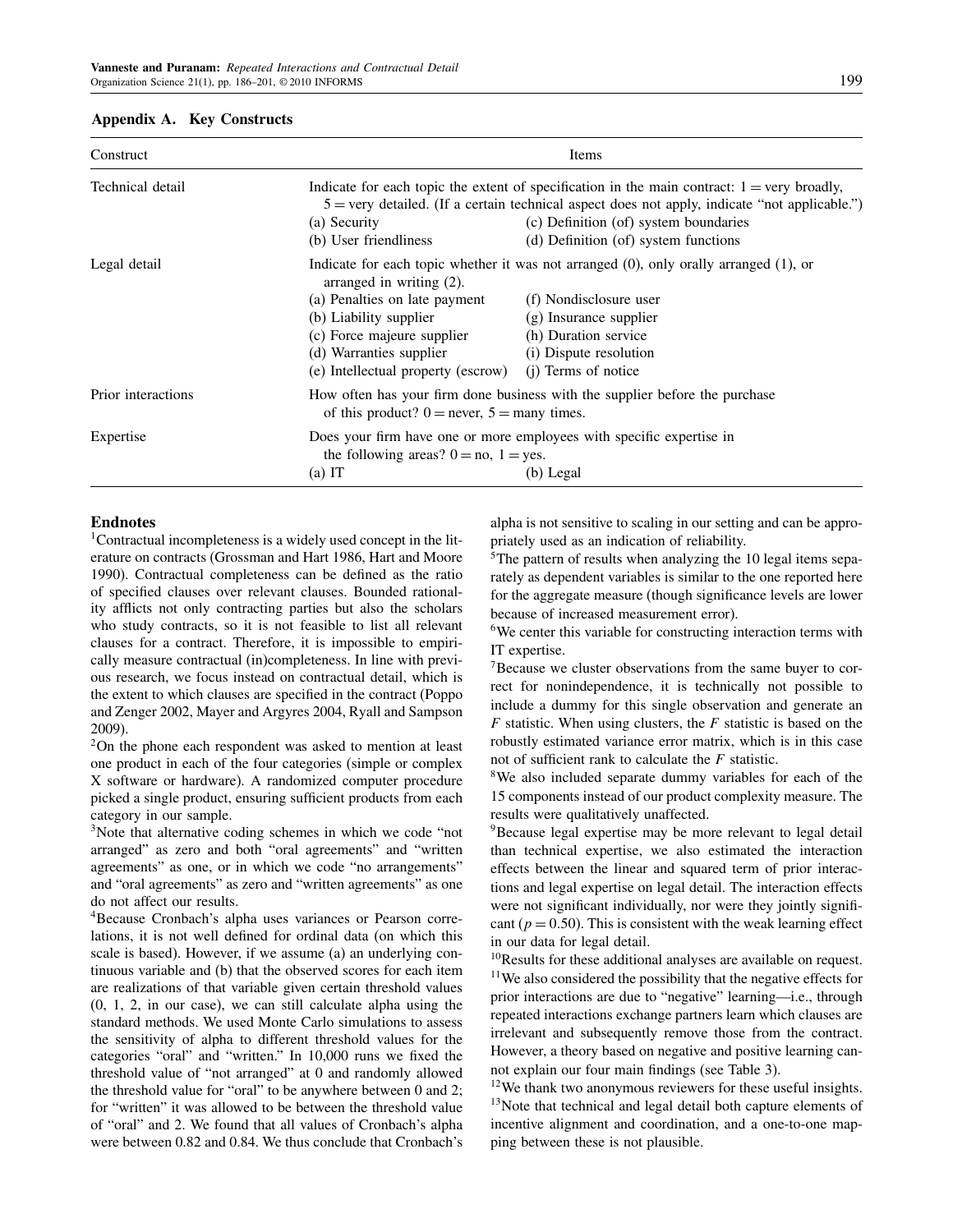References

- Akerlof, G. A. 1970. Market for lemons—Quality uncertainty and market mechanism. Quart. J. Econom. 84(3) 488–500.
- Anand, B. N., T. Khanna. 2000. Do firms learn to create value: The case of alliances. Strategic Management J. 21(3) 295-315.
- Anderson, E., B. Weitz. 1989. Determinants of continuity in conventional industrial channel dyads. Marketing Sci. 8(4) 310–323.
- Argote, L. 1999. Organizational Learning: Creating, Retaining, and Transferring Knowledge. Kluwer Academic Publishers, Boston.
- Argyres, N. S., K. J. Mayer. 2007. Contract design as a firm capability: An integration of learning and transaction cost perspectives. Acad. Management Rev. 32(4) 1060–1077.
- Argyres, N. S., J. Bercovitz, K. J. Mayer. 2007. Complementarity and evolution of contractual provisions: An empirical study of IT services contracts. Organ. Sci. 18(1) 3-19.
- Artz, K. W., T. H. Brush. 2000. Asset specificity, uncertainty and relational norms: An examination of coordination costs in collaborative strategic alliances. J. Econom. Behav. Organ. 41(4) 337–362.
- Atiyah, P. S. 1989. An Introduction to the Law of Contract. Clarendon Press, Oxford.
- Axelrod, R. 1984. The Evolution of Cooperation. Basic Books, New York.
- Batenburg, R. S. 1997a. The external management of automation 1995: Codebook of MAT95. ISCORE Paper 58, Utrecht University, Utrecht, The Netherlands.
- Batenburg, R. S. 1997b. The external management of automation 1995: Fieldwork, response, and non-response. ISCORE Paper 59, Utrecht University, Utrecht, The Netherlands.
- Batenburg, R. S., W. Raub. 1995. The external management of automation 1995. ISCORE datafile, Utrecht University, Utrecht, The Netherlands.
- Batenburg, R. S., W. Raub, C. Snijders. 2003. Contacts and contracts: Dyadic embeddedness and the contractual behavior of firms. V. Buskens, W. Raub, C. Snijders, eds. The Governance of Relations in Markets and Organizations, Research in the Sociology of Organizations, Vol. 20. JAI/Elsevier, Oxford, 135–188.
- Ben-Shahar, O., J. J. White. 2006. Boilerplate and economic power in auto manufacturing contracts. Michigan Law Rev. 104(5) 953–982.
- Boynton, A. C., R. W. Zmud, G. C. Jacobs. 1994. The influence of IT management practice on IT use in large corporations. MIS Quart. 18(3) 299–318.
- Bradach, J. L., R. G. Eccles. 1989. Price, authority, and trust—From ideal types to plural forms. Ann. Rev. Sociol. 15 97–118.
- Buskens, V. 2002. Social Networks and Trust. Kluwer Academic Publishers, Dordrecht.
- Camerer, C., M. Knez. 1996. Coordination, organizational boundaries and fads in business practices. *Indust. Corporate Change*  $5(1)$ 89–112.
- Cohen, W. M., D. A. Levinthal. 1990. Absorptive capacity: A new perspective on learning and innovation. Admin. Sci. Quart. 35(1) 128–152.
- Corts, K. S., J. Singh. 2004. The effect of repeated interaction on contract choice: Evidence from offshore drilling. J. Law, Econom. Organ. 20(1) 230–260.
- Crocker, K. J., K. J. Reynolds. 1993. The efficiency of incomplete contracts: An empirical analysis of air force engine procurement. RAND J. Econom. 24(1) 126–146.
- Doz, Y. L. 1996. The evolution of cooperation in strategic alliances: Initial conditions or learning processes? Strategic Management J. 17(7) 55–83.
- Dutton, J. M., A. Thomas. 1984. Treating progress functions as a managerial opportunity. Acad. Management Rev. 9(2) 235.
- Dyer, J. H. 1996. Specialized supplier networks as a source of competitive advantage: Evidence from the auto industry. Strategic Management J. 17(4) 271–291.
- Eisenhardt, K. M. 1989. Agency theory: An assessment and review. Acad. Management Rev. 14(1) 57–74.
- Ellis, H. C. 1965. The Transfer of Learning. MacMillan, New York.
- Granovetter, M. 1985. Economic action and social structure: The problem of embeddedness. Amer. J. Sociol. 91(3) 481–510.
- Grossman, S. J., O. D. Hart. 1986. The costs and benefits of ownership: A theory of vertical and lateral integration. J. Political Econom. 94(4) 691–719.
- Gulati, R. 1995. Does familiarity breed trust? The implications of repeated ties for contractual choice in alliances. Acad. Management J. 38(1) 85-112.
- Gulati, R., H. Singh. 1998. The architecture of cooperation: Managing coordination costs and appropriation concerns in strategic alliances. Admin. Sci. Quart. 43(4) 781–814.
- Gulati, R., P. R. Lawrence, P. Puranam. 2005. Adaptation in vertical relationships: Beyond incentive conflict. Strategic Management J. 26(5) 415-440.
- Hamel, G. 1991. Competition for competence and inter-partner learning within international strategic alliances. Strategic Management J.  $12(4)$  83-103.
- Harman, H. H. 1967. Modern Factor Analysis. University of Chicago Press, Chicago.
- Hart, O., J. Moore. 1990. Property rights and the nature of the firm. J. Political Econom. 98(6) 1119–1158.
- Heath, C., N. Staudenmayer. 2000. Coordination neglect: How lay theories of organizing complicate coordination in organizations. B. M. Staw, R. L. Sutton, eds. Research in Organizational Behavior, Vol. 22. JAI Press, New York, 153–191.
- Hennart, J. F. 1993. Explaining the swollen middle—Why most transactions are a mix of market and hierarchy. Organ. Sci. 4(4) 529–547.
- Kale, P., J. H. Dyer, H. Singh. 2002. Alliance capability, stock market response, and long term alliance success: The role of the alliance function. Strategic Management J. 23(8) 747–767.
- Kale, P., H. Singh, H. Perlmutter. 2000. Learning and protection of proprietary assets in strategic alliances: Building relational capital. Strategic Management J. 21(3) 217–237.
- Kalnins, A., K. J. Mayer. 2004. Relationships and hybrid contracts: An analysis of contract choice in information technology. J. Law, Econom. Organ. 20(1) 207–229.
- Klein, B., R. G. Crawford, A. A. Alchian. 1978. Vertical integration, appropriable rents, and the competitive contracting process. J. Law Econom. 21(2) 297–326.
- Kramer, R. M. 1999. Trust and distrust in organizations: Emerging perspectives, enduring questions. Ann. Rev. Psych. 50(1) 569–598.
- Kumar, N., L. W. Stern, J. C. Anderson. 1993. Conducting interorganizational research using key informants. Acad. Management J. 36(6) 1633–1651.
- Lacity, M. C., L. P. Willcocks, D. F. Feeny. 1995. IT outsourcing: Maximize flexibility and control. Harvard Bus. Rev. 73(3) 84–93.